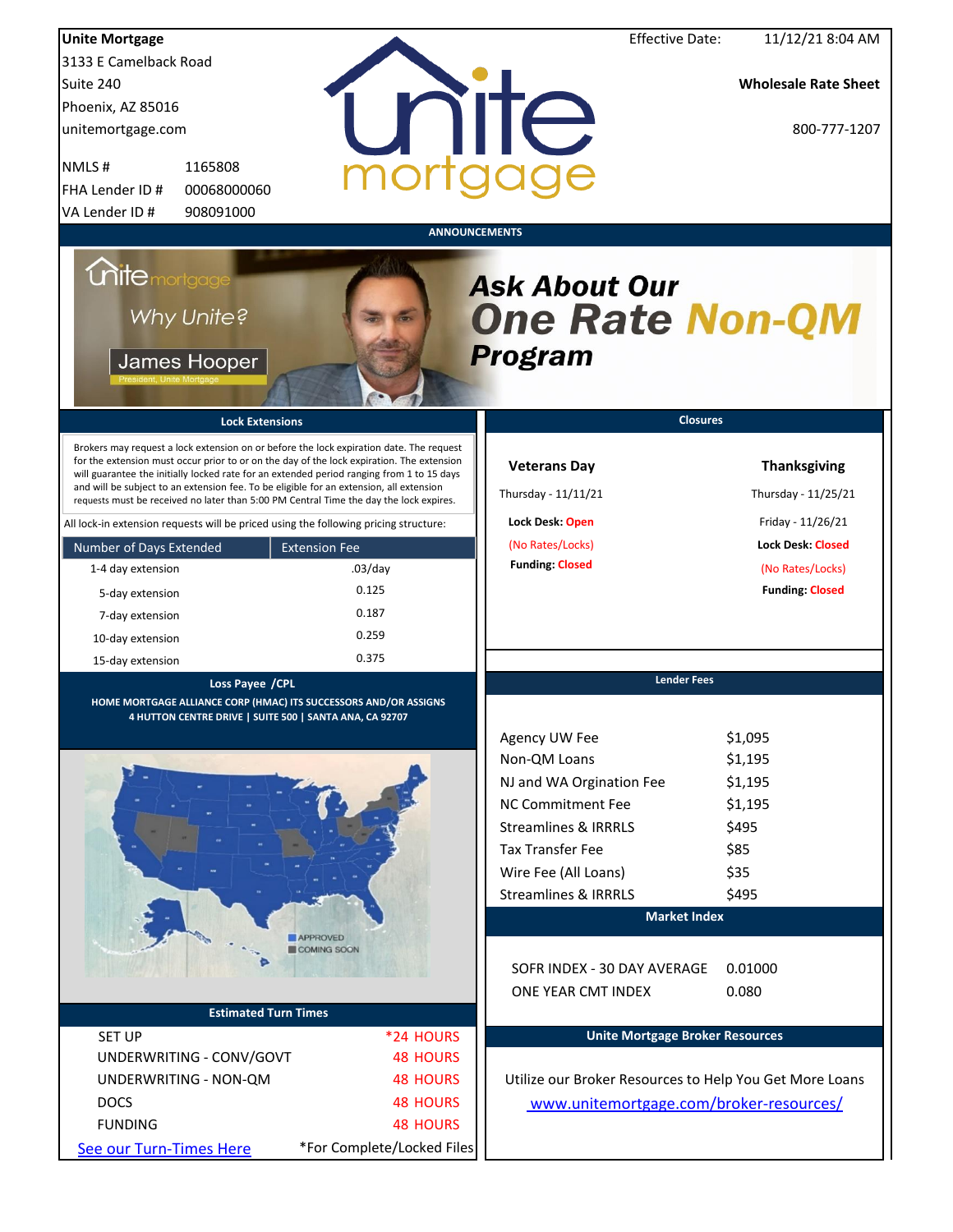

Rates are subject to change without prior notice Not for Public View • For Professional Use Only **Lock Desk**

[locks@unitemtg.com](mailto:locks@unitemtg.com)

File Update: 12-Nov-2021

Effective Date: 12-Nov-2021 **Date:** 12-Nov-2021 **Research 2002 A.M. PST** Effective: 9:00 AM PST Lock Hours: 9:00 A.M. - 3:00 P.M. PST

# **ONE RATE - DSCR/ Bank Statements**

Price Change Effective: 9:00 AM PST

| <b>DSCR</b>                 |                      |                    |                               |                               |  |  |  |  |  |  |
|-----------------------------|----------------------|--------------------|-------------------------------|-------------------------------|--|--|--|--|--|--|
| <b>25 DAY PRICING</b>       |                      |                    | HIGHLIGHTS                    |                               |  |  |  |  |  |  |
| <b>RATE</b>                 | <b>30YR FIX</b>      |                    |                               |                               |  |  |  |  |  |  |
|                             |                      | <b>Credit</b>      | $700+$                        | $720+$                        |  |  |  |  |  |  |
| 4.375                       | 100.0000             | <b>Product</b>     | 30 yr fixed Full Amortization | 30 yr fixed Full Amortization |  |  |  |  |  |  |
|                             |                      | <b>Loan Amount</b> | 300,001-1.0MM                 | 300,001-1.0MM                 |  |  |  |  |  |  |
|                             |                      | <b>DSCR</b>        | $+1.100$                      | Not Applicable                |  |  |  |  |  |  |
|                             |                      |                    | Purchase 70%                  | Purchase 80%                  |  |  |  |  |  |  |
| <b>24 MO BANK STATEMENT</b> |                      | <b>Purpose</b>     | Rate-Term 70%                 | Rate-Term 80%                 |  |  |  |  |  |  |
| <b>25 DAY PRICING</b>       |                      |                    | Cash-Out 65%                  | Cash-Out 75%                  |  |  |  |  |  |  |
| <b>RATE</b>                 | 30YR FIX             | <b>Occupancy</b>   | Non Owner Occupied            | Owner Occupied                |  |  |  |  |  |  |
|                             |                      | <b>ACH</b>         | Required                      | Required                      |  |  |  |  |  |  |
| 4.125                       | 100.0000             | <b>PPP</b>         | 5 Years                       | None                          |  |  |  |  |  |  |
|                             |                      | <b>Reserves</b>    | 12 Month PITIA                | 12 Month PITIA                |  |  |  |  |  |  |
|                             |                      | <b>Escrows</b>     | Required                      | Required                      |  |  |  |  |  |  |
|                             |                      | <b>Property</b>    | Single Unit only              | Single Unit Only              |  |  |  |  |  |  |
|                             | No Hitchard LDAo III |                    |                               |                               |  |  |  |  |  |  |

### **No Hits for LLPAs !!!**

# **DSCR PRIME PLUS**

| <b>30 DAY PRICING</b> |                |                 |  |  |  |  |  |
|-----------------------|----------------|-----------------|--|--|--|--|--|
| <b>RATE</b>           | <b>5/6 ARM</b> | <b>30YR FIX</b> |  |  |  |  |  |
| 6.500                 | 105.8750       | 105.6250        |  |  |  |  |  |
| 6.375                 | 105.6250       | 105.3750        |  |  |  |  |  |
| 6.250                 | 105.3750       | 105.1250        |  |  |  |  |  |
| 6.125                 | 105.1250       | 104.8750        |  |  |  |  |  |
| 6.000                 | 104.8750       | 104.6250        |  |  |  |  |  |
| 5.875                 | 104.6250       | 104.3750        |  |  |  |  |  |
| 5.750                 | 104.3750       | 104.1250        |  |  |  |  |  |
| 5.625                 | 104.1250       | 103.8750        |  |  |  |  |  |
| 5.500                 | 103.8750       | 103.6250        |  |  |  |  |  |
| 5.375                 | 103.6250       | 103.3750        |  |  |  |  |  |
| 5.250                 | 103.3750       | 103.1250        |  |  |  |  |  |
| 5.125                 | 103.1250       | 102.8750        |  |  |  |  |  |
| 5.000                 | 102.8750       | 102.6250        |  |  |  |  |  |
| 4.875                 | 102.6250       | 102.3750        |  |  |  |  |  |
| 4.750                 | 102.2500       | 102,0000        |  |  |  |  |  |
| 4.625                 | 101.8750       | 101.6250        |  |  |  |  |  |
| 4.500                 | 101.5000       | 101.2500        |  |  |  |  |  |
| 4.375                 | 101.1250       | 100.8750        |  |  |  |  |  |

| <b>MAX PRICING</b> (Lower of Price or Premium) |          |  |  |  |  |  |  |  |
|------------------------------------------------|----------|--|--|--|--|--|--|--|
| No Prepay - Hard                               | 100.5000 |  |  |  |  |  |  |  |
| 1yr Prepay - Hard                              | 100.7500 |  |  |  |  |  |  |  |
| 2yr Prepay - Hard                              | 101.0000 |  |  |  |  |  |  |  |
| 3yr Prepay - Hard                              | 101.2500 |  |  |  |  |  |  |  |
| 4yr Prepay - Hard                              | 101.5000 |  |  |  |  |  |  |  |
| 5yr Prepay - Hard                              | 101.7500 |  |  |  |  |  |  |  |

| <b>ARM MARGIN</b> |             |
|-------------------|-------------|
| 5.000             | <b>SOFR</b> |
|                   |             |

| <b>LOCK FEES</b>        |         |  |  |  |  |  |
|-------------------------|---------|--|--|--|--|--|
| Relock Fee:             | .250    |  |  |  |  |  |
| Extension Fee Per Diem: | .030    |  |  |  |  |  |
| <b>Extension Max:</b>   | 15 Days |  |  |  |  |  |

| LTV<br><b>5/6 ARM</b><br><b>RATE</b><br>30YR FIX<br><b>Credit Score</b><br>105.8750<br><b>Documentation</b><br>6.500<br>105.6250<br>00.01-50<br>50.01-55<br>55.01-60<br>60.01-65<br>65.01-70<br>$\geq 780$<br>6.375<br>105.6250<br>105.3750<br>(0.375)<br>(0.500)<br>(0.625)<br>(0.875)<br>(0.250)<br>(1.125)<br>760 - 779<br>105.3750<br>105.1250<br>(0.375)<br>(1.000)<br>6.250<br>(0.375)<br>(0.625)<br>(0.875)<br>(1.375)<br>740 - 759<br>6.125<br>105.1250<br>104.8750<br>(0.375)<br>(0.500)<br>(0.750)<br>(1.000)<br>(1.250)<br>(1.625)<br><b>DSCR</b><br>6.000<br>104.8750<br>104.6250<br>720 - 739<br>(0.500)<br>(0.625)<br>(0.875)<br>(1.125)<br>(1.500)<br>(2.000)<br>104.3750<br>700 - 719<br>5.875<br>104.6250<br>(0.625)<br>(0.750)<br>(1.000)<br>(1.375)<br>(1.875)<br>#N/A<br>680 - 699<br>5.750<br>104.3750<br>104.1250<br>(0.875)<br>(1.000)<br>(1.250)<br>(1.750)<br>#N/A<br>#N/A<br>$660 - 679$<br>5.625<br>104.1250<br>103.8750<br>(1.375)<br>(1.500)<br>(1.625)<br>(2.250)<br>$\#N/A$<br>#N/A<br>5/6 40yr ARM SOFR<br>5.500<br>103.8750<br>103.6250<br>(0.250)<br>(0.250)<br>(0.250)<br>(0.250)<br>(0.250)<br>(0.250)<br>Product<br>40yr Fixed<br>5.375<br>103.6250<br>103.3750<br>(0.250)<br>(0.250)<br>(0.250)<br>(0.250)<br>(0.250)<br>(0.250)<br>103.3750<br>Interest-Only<br>5.250<br>103.1250<br>(0.250)<br>(0.250)<br>(0.375)<br>(0.500)<br>(0.625)<br>(0.750)<br>150,000-200k<br>102.8750<br>5.125<br>103.1250<br>(0.500)<br>(0.500)<br>(0.500)<br>(0.500)<br>(0.500)<br>(0.750)<br>102.8750<br>102.6250<br>200,001-300k<br>5.000<br>0.000<br>0.000<br>0.000<br>0.000<br>(0.250)<br>(0.250)<br>300,001-1.0m<br>102.3750<br>4.875<br>102.6250<br>0.000<br>0.000<br>0.000<br>0.000<br>0.000<br>0.000<br>4.750<br>102.2500<br>102.0000<br><b>Loan Amount</b><br>1,000,001-1.5m<br>(0.250)<br>(0.250)<br>(0.250)<br>(0.250)<br>(0.250)<br>(0.250)<br>4.625<br>101.8750<br>101.6250<br>1,500,001-2.0m<br>(0.500)<br>(0.500)<br>(0.500)<br>$\#N/A$<br>$\#N/A$<br>#N/A<br>2,000,001-2.5m<br>101.2500<br>4.500<br>101.5000<br>(0.750)<br>(0.750)<br>(0.750)<br>#N/A<br>#N/A<br>#N/A<br>2,500,001-3.0m<br>4.375<br>101.1250<br>100.8750<br>(0.750)<br>(0.750)<br>(0.750)<br>$\#N/A$<br>$\#N/A$<br>#N/A<br>$DSCR \geq 1.5$<br>0.250<br>0.250<br>0.250<br>0.250<br>0.250<br>0.250<br><b>DSCR</b><br>DSCR 1.25-1.49<br>0.250<br>0.250<br>0.250<br>0.250<br>0.250<br>0.250<br>MAX PRICING (Lower of Price or Premium)<br>DSCR 1.10-1.24<br>100.5000<br>0.000<br>0.000<br>0.000<br>0.000<br>0.000<br>0.000<br>No Prepay - Hard<br>100.7500<br>Cash-Out<br>$\#N/A$<br>$\#N/A$<br>1yr Prepay - Hard<br><b>Purpose</b><br>(0.250)<br>(0.375)<br>(0.375)<br>(0.375)<br>Condo-Warrantable<br>2yr Prepay - Hard<br>101.0000<br>(0.250)<br>(0.250)<br>(0.250)<br>(0.250)<br>(0.500)<br>(0.500)<br>Condo-NonWarrantable<br>3yr Prepay - Hard<br>101.2500<br><b>Property Type</b><br>(0.500)<br>(0.500)<br>(0.500)<br>(0.500)<br>#N/A<br>#N/A<br>2-4 Unit<br>4yr Prepay - Hard<br>101.5000<br>(0.250)<br>(0.250)<br>(0.250)<br>(0.250)<br>$\#N/A$<br>#N/A<br>101.7500<br><b>Credit / Housing History</b><br>1x30x12<br>5yr Prepay - Hard<br>(0.750)<br>(0.750)<br>(0.750)<br>(0.750)<br>(0.750)<br>(0.750)<br>ACH<br>0.125<br>0.125<br>0.125<br>0.125<br>0.125<br>0.125<br><b>Other Miscellaneous</b><br><b>ARM MARGIN</b><br>No Escrows (No HPML)<br>(0.150)<br>(0.150)<br>(0.150)<br>(0.150)<br>(0.150)<br>(0.150)<br>5.000<br>SOFR<br>No Prepay<br>(1.500)<br>(1.500)<br>(1.500)<br>(1.500)<br>(1.500)<br>(1.500)<br>(1.000)<br>(1.000)<br>(1.000)<br>(1.000)<br>(1.000)<br>(1.000)<br>1yr Prepay<br>(0.500)<br>(0.500)<br>(0.500)<br>(0.500)<br>(0.500)<br>(0.500)<br>2yr Prepay<br><b>Prepay Penalty</b><br><b>LOCK FEES</b><br>0.000<br>0.000<br>0.000<br>0.000<br>0.000<br>0.000<br><b>3yr Prepay</b><br>Relock Fee:<br>.250<br>0.375<br>0.375<br>0.375<br>0.375<br>0.375<br>0.375<br>4yr Prepay<br>.030<br>0.750<br>0.750<br>0.750<br>0.750<br>0.750<br>0.750<br>Extension Fee Per Diem:<br><b>5yr Prepay</b><br><b>Extension Max:</b><br>25 Day<br>0.000<br>0.000<br>0.000<br>0.000<br>0.000<br>0.000<br>15 Days<br><b>Lock Term</b><br>40 Day<br>(0.150)<br>(0.150)<br>(0.150)<br>(0.150)<br>(0.150)<br>(0.150)<br>55 Day<br>#N/A<br>$\#N/A$<br>#N/A<br>#N/A<br>#N/A<br>#N/A | <b>PRICING ADJUSTMENTS</b><br><b>30 DAY PRICING</b> |  |  |  |  |  |  |  |  |          |
|----------------------------------------------------------------------------------------------------------------------------------------------------------------------------------------------------------------------------------------------------------------------------------------------------------------------------------------------------------------------------------------------------------------------------------------------------------------------------------------------------------------------------------------------------------------------------------------------------------------------------------------------------------------------------------------------------------------------------------------------------------------------------------------------------------------------------------------------------------------------------------------------------------------------------------------------------------------------------------------------------------------------------------------------------------------------------------------------------------------------------------------------------------------------------------------------------------------------------------------------------------------------------------------------------------------------------------------------------------------------------------------------------------------------------------------------------------------------------------------------------------------------------------------------------------------------------------------------------------------------------------------------------------------------------------------------------------------------------------------------------------------------------------------------------------------------------------------------------------------------------------------------------------------------------------------------------------------------------------------------------------------------------------------------------------------------------------------------------------------------------------------------------------------------------------------------------------------------------------------------------------------------------------------------------------------------------------------------------------------------------------------------------------------------------------------------------------------------------------------------------------------------------------------------------------------------------------------------------------------------------------------------------------------------------------------------------------------------------------------------------------------------------------------------------------------------------------------------------------------------------------------------------------------------------------------------------------------------------------------------------------------------------------------------------------------------------------------------------------------------------------------------------------------------------------------------------------------------------------------------------------------------------------------------------------------------------------------------------------------------------------------------------------------------------------------------------------------------------------------------------------------------------------------------------------------------------------------------------------------------------------------------------------------------------------------------------------------------------------------------------------------------------------------------------------------------------------------------------------------------------------------------------------------------------------------------------------------------------------------------------------------------------------------------------------------------------------------------------------------------------------------------------------------------------------------------------------------------------------------------------------------------------------------------|-----------------------------------------------------|--|--|--|--|--|--|--|--|----------|
|                                                                                                                                                                                                                                                                                                                                                                                                                                                                                                                                                                                                                                                                                                                                                                                                                                                                                                                                                                                                                                                                                                                                                                                                                                                                                                                                                                                                                                                                                                                                                                                                                                                                                                                                                                                                                                                                                                                                                                                                                                                                                                                                                                                                                                                                                                                                                                                                                                                                                                                                                                                                                                                                                                                                                                                                                                                                                                                                                                                                                                                                                                                                                                                                                                                                                                                                                                                                                                                                                                                                                                                                                                                                                                                                                                                                                                                                                                                                                                                                                                                                                                                                                                                                                                                                                              |                                                     |  |  |  |  |  |  |  |  |          |
|                                                                                                                                                                                                                                                                                                                                                                                                                                                                                                                                                                                                                                                                                                                                                                                                                                                                                                                                                                                                                                                                                                                                                                                                                                                                                                                                                                                                                                                                                                                                                                                                                                                                                                                                                                                                                                                                                                                                                                                                                                                                                                                                                                                                                                                                                                                                                                                                                                                                                                                                                                                                                                                                                                                                                                                                                                                                                                                                                                                                                                                                                                                                                                                                                                                                                                                                                                                                                                                                                                                                                                                                                                                                                                                                                                                                                                                                                                                                                                                                                                                                                                                                                                                                                                                                                              |                                                     |  |  |  |  |  |  |  |  | 70.01-75 |
|                                                                                                                                                                                                                                                                                                                                                                                                                                                                                                                                                                                                                                                                                                                                                                                                                                                                                                                                                                                                                                                                                                                                                                                                                                                                                                                                                                                                                                                                                                                                                                                                                                                                                                                                                                                                                                                                                                                                                                                                                                                                                                                                                                                                                                                                                                                                                                                                                                                                                                                                                                                                                                                                                                                                                                                                                                                                                                                                                                                                                                                                                                                                                                                                                                                                                                                                                                                                                                                                                                                                                                                                                                                                                                                                                                                                                                                                                                                                                                                                                                                                                                                                                                                                                                                                                              |                                                     |  |  |  |  |  |  |  |  |          |
|                                                                                                                                                                                                                                                                                                                                                                                                                                                                                                                                                                                                                                                                                                                                                                                                                                                                                                                                                                                                                                                                                                                                                                                                                                                                                                                                                                                                                                                                                                                                                                                                                                                                                                                                                                                                                                                                                                                                                                                                                                                                                                                                                                                                                                                                                                                                                                                                                                                                                                                                                                                                                                                                                                                                                                                                                                                                                                                                                                                                                                                                                                                                                                                                                                                                                                                                                                                                                                                                                                                                                                                                                                                                                                                                                                                                                                                                                                                                                                                                                                                                                                                                                                                                                                                                                              |                                                     |  |  |  |  |  |  |  |  |          |
|                                                                                                                                                                                                                                                                                                                                                                                                                                                                                                                                                                                                                                                                                                                                                                                                                                                                                                                                                                                                                                                                                                                                                                                                                                                                                                                                                                                                                                                                                                                                                                                                                                                                                                                                                                                                                                                                                                                                                                                                                                                                                                                                                                                                                                                                                                                                                                                                                                                                                                                                                                                                                                                                                                                                                                                                                                                                                                                                                                                                                                                                                                                                                                                                                                                                                                                                                                                                                                                                                                                                                                                                                                                                                                                                                                                                                                                                                                                                                                                                                                                                                                                                                                                                                                                                                              |                                                     |  |  |  |  |  |  |  |  |          |
|                                                                                                                                                                                                                                                                                                                                                                                                                                                                                                                                                                                                                                                                                                                                                                                                                                                                                                                                                                                                                                                                                                                                                                                                                                                                                                                                                                                                                                                                                                                                                                                                                                                                                                                                                                                                                                                                                                                                                                                                                                                                                                                                                                                                                                                                                                                                                                                                                                                                                                                                                                                                                                                                                                                                                                                                                                                                                                                                                                                                                                                                                                                                                                                                                                                                                                                                                                                                                                                                                                                                                                                                                                                                                                                                                                                                                                                                                                                                                                                                                                                                                                                                                                                                                                                                                              |                                                     |  |  |  |  |  |  |  |  |          |
|                                                                                                                                                                                                                                                                                                                                                                                                                                                                                                                                                                                                                                                                                                                                                                                                                                                                                                                                                                                                                                                                                                                                                                                                                                                                                                                                                                                                                                                                                                                                                                                                                                                                                                                                                                                                                                                                                                                                                                                                                                                                                                                                                                                                                                                                                                                                                                                                                                                                                                                                                                                                                                                                                                                                                                                                                                                                                                                                                                                                                                                                                                                                                                                                                                                                                                                                                                                                                                                                                                                                                                                                                                                                                                                                                                                                                                                                                                                                                                                                                                                                                                                                                                                                                                                                                              |                                                     |  |  |  |  |  |  |  |  |          |
|                                                                                                                                                                                                                                                                                                                                                                                                                                                                                                                                                                                                                                                                                                                                                                                                                                                                                                                                                                                                                                                                                                                                                                                                                                                                                                                                                                                                                                                                                                                                                                                                                                                                                                                                                                                                                                                                                                                                                                                                                                                                                                                                                                                                                                                                                                                                                                                                                                                                                                                                                                                                                                                                                                                                                                                                                                                                                                                                                                                                                                                                                                                                                                                                                                                                                                                                                                                                                                                                                                                                                                                                                                                                                                                                                                                                                                                                                                                                                                                                                                                                                                                                                                                                                                                                                              |                                                     |  |  |  |  |  |  |  |  |          |
|                                                                                                                                                                                                                                                                                                                                                                                                                                                                                                                                                                                                                                                                                                                                                                                                                                                                                                                                                                                                                                                                                                                                                                                                                                                                                                                                                                                                                                                                                                                                                                                                                                                                                                                                                                                                                                                                                                                                                                                                                                                                                                                                                                                                                                                                                                                                                                                                                                                                                                                                                                                                                                                                                                                                                                                                                                                                                                                                                                                                                                                                                                                                                                                                                                                                                                                                                                                                                                                                                                                                                                                                                                                                                                                                                                                                                                                                                                                                                                                                                                                                                                                                                                                                                                                                                              |                                                     |  |  |  |  |  |  |  |  |          |
|                                                                                                                                                                                                                                                                                                                                                                                                                                                                                                                                                                                                                                                                                                                                                                                                                                                                                                                                                                                                                                                                                                                                                                                                                                                                                                                                                                                                                                                                                                                                                                                                                                                                                                                                                                                                                                                                                                                                                                                                                                                                                                                                                                                                                                                                                                                                                                                                                                                                                                                                                                                                                                                                                                                                                                                                                                                                                                                                                                                                                                                                                                                                                                                                                                                                                                                                                                                                                                                                                                                                                                                                                                                                                                                                                                                                                                                                                                                                                                                                                                                                                                                                                                                                                                                                                              |                                                     |  |  |  |  |  |  |  |  |          |
|                                                                                                                                                                                                                                                                                                                                                                                                                                                                                                                                                                                                                                                                                                                                                                                                                                                                                                                                                                                                                                                                                                                                                                                                                                                                                                                                                                                                                                                                                                                                                                                                                                                                                                                                                                                                                                                                                                                                                                                                                                                                                                                                                                                                                                                                                                                                                                                                                                                                                                                                                                                                                                                                                                                                                                                                                                                                                                                                                                                                                                                                                                                                                                                                                                                                                                                                                                                                                                                                                                                                                                                                                                                                                                                                                                                                                                                                                                                                                                                                                                                                                                                                                                                                                                                                                              |                                                     |  |  |  |  |  |  |  |  |          |
|                                                                                                                                                                                                                                                                                                                                                                                                                                                                                                                                                                                                                                                                                                                                                                                                                                                                                                                                                                                                                                                                                                                                                                                                                                                                                                                                                                                                                                                                                                                                                                                                                                                                                                                                                                                                                                                                                                                                                                                                                                                                                                                                                                                                                                                                                                                                                                                                                                                                                                                                                                                                                                                                                                                                                                                                                                                                                                                                                                                                                                                                                                                                                                                                                                                                                                                                                                                                                                                                                                                                                                                                                                                                                                                                                                                                                                                                                                                                                                                                                                                                                                                                                                                                                                                                                              |                                                     |  |  |  |  |  |  |  |  |          |
|                                                                                                                                                                                                                                                                                                                                                                                                                                                                                                                                                                                                                                                                                                                                                                                                                                                                                                                                                                                                                                                                                                                                                                                                                                                                                                                                                                                                                                                                                                                                                                                                                                                                                                                                                                                                                                                                                                                                                                                                                                                                                                                                                                                                                                                                                                                                                                                                                                                                                                                                                                                                                                                                                                                                                                                                                                                                                                                                                                                                                                                                                                                                                                                                                                                                                                                                                                                                                                                                                                                                                                                                                                                                                                                                                                                                                                                                                                                                                                                                                                                                                                                                                                                                                                                                                              |                                                     |  |  |  |  |  |  |  |  |          |
|                                                                                                                                                                                                                                                                                                                                                                                                                                                                                                                                                                                                                                                                                                                                                                                                                                                                                                                                                                                                                                                                                                                                                                                                                                                                                                                                                                                                                                                                                                                                                                                                                                                                                                                                                                                                                                                                                                                                                                                                                                                                                                                                                                                                                                                                                                                                                                                                                                                                                                                                                                                                                                                                                                                                                                                                                                                                                                                                                                                                                                                                                                                                                                                                                                                                                                                                                                                                                                                                                                                                                                                                                                                                                                                                                                                                                                                                                                                                                                                                                                                                                                                                                                                                                                                                                              |                                                     |  |  |  |  |  |  |  |  |          |
|                                                                                                                                                                                                                                                                                                                                                                                                                                                                                                                                                                                                                                                                                                                                                                                                                                                                                                                                                                                                                                                                                                                                                                                                                                                                                                                                                                                                                                                                                                                                                                                                                                                                                                                                                                                                                                                                                                                                                                                                                                                                                                                                                                                                                                                                                                                                                                                                                                                                                                                                                                                                                                                                                                                                                                                                                                                                                                                                                                                                                                                                                                                                                                                                                                                                                                                                                                                                                                                                                                                                                                                                                                                                                                                                                                                                                                                                                                                                                                                                                                                                                                                                                                                                                                                                                              |                                                     |  |  |  |  |  |  |  |  |          |
|                                                                                                                                                                                                                                                                                                                                                                                                                                                                                                                                                                                                                                                                                                                                                                                                                                                                                                                                                                                                                                                                                                                                                                                                                                                                                                                                                                                                                                                                                                                                                                                                                                                                                                                                                                                                                                                                                                                                                                                                                                                                                                                                                                                                                                                                                                                                                                                                                                                                                                                                                                                                                                                                                                                                                                                                                                                                                                                                                                                                                                                                                                                                                                                                                                                                                                                                                                                                                                                                                                                                                                                                                                                                                                                                                                                                                                                                                                                                                                                                                                                                                                                                                                                                                                                                                              |                                                     |  |  |  |  |  |  |  |  |          |
|                                                                                                                                                                                                                                                                                                                                                                                                                                                                                                                                                                                                                                                                                                                                                                                                                                                                                                                                                                                                                                                                                                                                                                                                                                                                                                                                                                                                                                                                                                                                                                                                                                                                                                                                                                                                                                                                                                                                                                                                                                                                                                                                                                                                                                                                                                                                                                                                                                                                                                                                                                                                                                                                                                                                                                                                                                                                                                                                                                                                                                                                                                                                                                                                                                                                                                                                                                                                                                                                                                                                                                                                                                                                                                                                                                                                                                                                                                                                                                                                                                                                                                                                                                                                                                                                                              |                                                     |  |  |  |  |  |  |  |  |          |
|                                                                                                                                                                                                                                                                                                                                                                                                                                                                                                                                                                                                                                                                                                                                                                                                                                                                                                                                                                                                                                                                                                                                                                                                                                                                                                                                                                                                                                                                                                                                                                                                                                                                                                                                                                                                                                                                                                                                                                                                                                                                                                                                                                                                                                                                                                                                                                                                                                                                                                                                                                                                                                                                                                                                                                                                                                                                                                                                                                                                                                                                                                                                                                                                                                                                                                                                                                                                                                                                                                                                                                                                                                                                                                                                                                                                                                                                                                                                                                                                                                                                                                                                                                                                                                                                                              |                                                     |  |  |  |  |  |  |  |  |          |
|                                                                                                                                                                                                                                                                                                                                                                                                                                                                                                                                                                                                                                                                                                                                                                                                                                                                                                                                                                                                                                                                                                                                                                                                                                                                                                                                                                                                                                                                                                                                                                                                                                                                                                                                                                                                                                                                                                                                                                                                                                                                                                                                                                                                                                                                                                                                                                                                                                                                                                                                                                                                                                                                                                                                                                                                                                                                                                                                                                                                                                                                                                                                                                                                                                                                                                                                                                                                                                                                                                                                                                                                                                                                                                                                                                                                                                                                                                                                                                                                                                                                                                                                                                                                                                                                                              |                                                     |  |  |  |  |  |  |  |  |          |
|                                                                                                                                                                                                                                                                                                                                                                                                                                                                                                                                                                                                                                                                                                                                                                                                                                                                                                                                                                                                                                                                                                                                                                                                                                                                                                                                                                                                                                                                                                                                                                                                                                                                                                                                                                                                                                                                                                                                                                                                                                                                                                                                                                                                                                                                                                                                                                                                                                                                                                                                                                                                                                                                                                                                                                                                                                                                                                                                                                                                                                                                                                                                                                                                                                                                                                                                                                                                                                                                                                                                                                                                                                                                                                                                                                                                                                                                                                                                                                                                                                                                                                                                                                                                                                                                                              |                                                     |  |  |  |  |  |  |  |  |          |
|                                                                                                                                                                                                                                                                                                                                                                                                                                                                                                                                                                                                                                                                                                                                                                                                                                                                                                                                                                                                                                                                                                                                                                                                                                                                                                                                                                                                                                                                                                                                                                                                                                                                                                                                                                                                                                                                                                                                                                                                                                                                                                                                                                                                                                                                                                                                                                                                                                                                                                                                                                                                                                                                                                                                                                                                                                                                                                                                                                                                                                                                                                                                                                                                                                                                                                                                                                                                                                                                                                                                                                                                                                                                                                                                                                                                                                                                                                                                                                                                                                                                                                                                                                                                                                                                                              |                                                     |  |  |  |  |  |  |  |  |          |
|                                                                                                                                                                                                                                                                                                                                                                                                                                                                                                                                                                                                                                                                                                                                                                                                                                                                                                                                                                                                                                                                                                                                                                                                                                                                                                                                                                                                                                                                                                                                                                                                                                                                                                                                                                                                                                                                                                                                                                                                                                                                                                                                                                                                                                                                                                                                                                                                                                                                                                                                                                                                                                                                                                                                                                                                                                                                                                                                                                                                                                                                                                                                                                                                                                                                                                                                                                                                                                                                                                                                                                                                                                                                                                                                                                                                                                                                                                                                                                                                                                                                                                                                                                                                                                                                                              |                                                     |  |  |  |  |  |  |  |  |          |
|                                                                                                                                                                                                                                                                                                                                                                                                                                                                                                                                                                                                                                                                                                                                                                                                                                                                                                                                                                                                                                                                                                                                                                                                                                                                                                                                                                                                                                                                                                                                                                                                                                                                                                                                                                                                                                                                                                                                                                                                                                                                                                                                                                                                                                                                                                                                                                                                                                                                                                                                                                                                                                                                                                                                                                                                                                                                                                                                                                                                                                                                                                                                                                                                                                                                                                                                                                                                                                                                                                                                                                                                                                                                                                                                                                                                                                                                                                                                                                                                                                                                                                                                                                                                                                                                                              |                                                     |  |  |  |  |  |  |  |  |          |
|                                                                                                                                                                                                                                                                                                                                                                                                                                                                                                                                                                                                                                                                                                                                                                                                                                                                                                                                                                                                                                                                                                                                                                                                                                                                                                                                                                                                                                                                                                                                                                                                                                                                                                                                                                                                                                                                                                                                                                                                                                                                                                                                                                                                                                                                                                                                                                                                                                                                                                                                                                                                                                                                                                                                                                                                                                                                                                                                                                                                                                                                                                                                                                                                                                                                                                                                                                                                                                                                                                                                                                                                                                                                                                                                                                                                                                                                                                                                                                                                                                                                                                                                                                                                                                                                                              |                                                     |  |  |  |  |  |  |  |  |          |
|                                                                                                                                                                                                                                                                                                                                                                                                                                                                                                                                                                                                                                                                                                                                                                                                                                                                                                                                                                                                                                                                                                                                                                                                                                                                                                                                                                                                                                                                                                                                                                                                                                                                                                                                                                                                                                                                                                                                                                                                                                                                                                                                                                                                                                                                                                                                                                                                                                                                                                                                                                                                                                                                                                                                                                                                                                                                                                                                                                                                                                                                                                                                                                                                                                                                                                                                                                                                                                                                                                                                                                                                                                                                                                                                                                                                                                                                                                                                                                                                                                                                                                                                                                                                                                                                                              |                                                     |  |  |  |  |  |  |  |  |          |
|                                                                                                                                                                                                                                                                                                                                                                                                                                                                                                                                                                                                                                                                                                                                                                                                                                                                                                                                                                                                                                                                                                                                                                                                                                                                                                                                                                                                                                                                                                                                                                                                                                                                                                                                                                                                                                                                                                                                                                                                                                                                                                                                                                                                                                                                                                                                                                                                                                                                                                                                                                                                                                                                                                                                                                                                                                                                                                                                                                                                                                                                                                                                                                                                                                                                                                                                                                                                                                                                                                                                                                                                                                                                                                                                                                                                                                                                                                                                                                                                                                                                                                                                                                                                                                                                                              |                                                     |  |  |  |  |  |  |  |  |          |
|                                                                                                                                                                                                                                                                                                                                                                                                                                                                                                                                                                                                                                                                                                                                                                                                                                                                                                                                                                                                                                                                                                                                                                                                                                                                                                                                                                                                                                                                                                                                                                                                                                                                                                                                                                                                                                                                                                                                                                                                                                                                                                                                                                                                                                                                                                                                                                                                                                                                                                                                                                                                                                                                                                                                                                                                                                                                                                                                                                                                                                                                                                                                                                                                                                                                                                                                                                                                                                                                                                                                                                                                                                                                                                                                                                                                                                                                                                                                                                                                                                                                                                                                                                                                                                                                                              |                                                     |  |  |  |  |  |  |  |  |          |
|                                                                                                                                                                                                                                                                                                                                                                                                                                                                                                                                                                                                                                                                                                                                                                                                                                                                                                                                                                                                                                                                                                                                                                                                                                                                                                                                                                                                                                                                                                                                                                                                                                                                                                                                                                                                                                                                                                                                                                                                                                                                                                                                                                                                                                                                                                                                                                                                                                                                                                                                                                                                                                                                                                                                                                                                                                                                                                                                                                                                                                                                                                                                                                                                                                                                                                                                                                                                                                                                                                                                                                                                                                                                                                                                                                                                                                                                                                                                                                                                                                                                                                                                                                                                                                                                                              |                                                     |  |  |  |  |  |  |  |  |          |
|                                                                                                                                                                                                                                                                                                                                                                                                                                                                                                                                                                                                                                                                                                                                                                                                                                                                                                                                                                                                                                                                                                                                                                                                                                                                                                                                                                                                                                                                                                                                                                                                                                                                                                                                                                                                                                                                                                                                                                                                                                                                                                                                                                                                                                                                                                                                                                                                                                                                                                                                                                                                                                                                                                                                                                                                                                                                                                                                                                                                                                                                                                                                                                                                                                                                                                                                                                                                                                                                                                                                                                                                                                                                                                                                                                                                                                                                                                                                                                                                                                                                                                                                                                                                                                                                                              |                                                     |  |  |  |  |  |  |  |  |          |
|                                                                                                                                                                                                                                                                                                                                                                                                                                                                                                                                                                                                                                                                                                                                                                                                                                                                                                                                                                                                                                                                                                                                                                                                                                                                                                                                                                                                                                                                                                                                                                                                                                                                                                                                                                                                                                                                                                                                                                                                                                                                                                                                                                                                                                                                                                                                                                                                                                                                                                                                                                                                                                                                                                                                                                                                                                                                                                                                                                                                                                                                                                                                                                                                                                                                                                                                                                                                                                                                                                                                                                                                                                                                                                                                                                                                                                                                                                                                                                                                                                                                                                                                                                                                                                                                                              |                                                     |  |  |  |  |  |  |  |  |          |
|                                                                                                                                                                                                                                                                                                                                                                                                                                                                                                                                                                                                                                                                                                                                                                                                                                                                                                                                                                                                                                                                                                                                                                                                                                                                                                                                                                                                                                                                                                                                                                                                                                                                                                                                                                                                                                                                                                                                                                                                                                                                                                                                                                                                                                                                                                                                                                                                                                                                                                                                                                                                                                                                                                                                                                                                                                                                                                                                                                                                                                                                                                                                                                                                                                                                                                                                                                                                                                                                                                                                                                                                                                                                                                                                                                                                                                                                                                                                                                                                                                                                                                                                                                                                                                                                                              |                                                     |  |  |  |  |  |  |  |  |          |
|                                                                                                                                                                                                                                                                                                                                                                                                                                                                                                                                                                                                                                                                                                                                                                                                                                                                                                                                                                                                                                                                                                                                                                                                                                                                                                                                                                                                                                                                                                                                                                                                                                                                                                                                                                                                                                                                                                                                                                                                                                                                                                                                                                                                                                                                                                                                                                                                                                                                                                                                                                                                                                                                                                                                                                                                                                                                                                                                                                                                                                                                                                                                                                                                                                                                                                                                                                                                                                                                                                                                                                                                                                                                                                                                                                                                                                                                                                                                                                                                                                                                                                                                                                                                                                                                                              |                                                     |  |  |  |  |  |  |  |  |          |
|                                                                                                                                                                                                                                                                                                                                                                                                                                                                                                                                                                                                                                                                                                                                                                                                                                                                                                                                                                                                                                                                                                                                                                                                                                                                                                                                                                                                                                                                                                                                                                                                                                                                                                                                                                                                                                                                                                                                                                                                                                                                                                                                                                                                                                                                                                                                                                                                                                                                                                                                                                                                                                                                                                                                                                                                                                                                                                                                                                                                                                                                                                                                                                                                                                                                                                                                                                                                                                                                                                                                                                                                                                                                                                                                                                                                                                                                                                                                                                                                                                                                                                                                                                                                                                                                                              |                                                     |  |  |  |  |  |  |  |  |          |
|                                                                                                                                                                                                                                                                                                                                                                                                                                                                                                                                                                                                                                                                                                                                                                                                                                                                                                                                                                                                                                                                                                                                                                                                                                                                                                                                                                                                                                                                                                                                                                                                                                                                                                                                                                                                                                                                                                                                                                                                                                                                                                                                                                                                                                                                                                                                                                                                                                                                                                                                                                                                                                                                                                                                                                                                                                                                                                                                                                                                                                                                                                                                                                                                                                                                                                                                                                                                                                                                                                                                                                                                                                                                                                                                                                                                                                                                                                                                                                                                                                                                                                                                                                                                                                                                                              |                                                     |  |  |  |  |  |  |  |  |          |
|                                                                                                                                                                                                                                                                                                                                                                                                                                                                                                                                                                                                                                                                                                                                                                                                                                                                                                                                                                                                                                                                                                                                                                                                                                                                                                                                                                                                                                                                                                                                                                                                                                                                                                                                                                                                                                                                                                                                                                                                                                                                                                                                                                                                                                                                                                                                                                                                                                                                                                                                                                                                                                                                                                                                                                                                                                                                                                                                                                                                                                                                                                                                                                                                                                                                                                                                                                                                                                                                                                                                                                                                                                                                                                                                                                                                                                                                                                                                                                                                                                                                                                                                                                                                                                                                                              |                                                     |  |  |  |  |  |  |  |  |          |
|                                                                                                                                                                                                                                                                                                                                                                                                                                                                                                                                                                                                                                                                                                                                                                                                                                                                                                                                                                                                                                                                                                                                                                                                                                                                                                                                                                                                                                                                                                                                                                                                                                                                                                                                                                                                                                                                                                                                                                                                                                                                                                                                                                                                                                                                                                                                                                                                                                                                                                                                                                                                                                                                                                                                                                                                                                                                                                                                                                                                                                                                                                                                                                                                                                                                                                                                                                                                                                                                                                                                                                                                                                                                                                                                                                                                                                                                                                                                                                                                                                                                                                                                                                                                                                                                                              |                                                     |  |  |  |  |  |  |  |  |          |
|                                                                                                                                                                                                                                                                                                                                                                                                                                                                                                                                                                                                                                                                                                                                                                                                                                                                                                                                                                                                                                                                                                                                                                                                                                                                                                                                                                                                                                                                                                                                                                                                                                                                                                                                                                                                                                                                                                                                                                                                                                                                                                                                                                                                                                                                                                                                                                                                                                                                                                                                                                                                                                                                                                                                                                                                                                                                                                                                                                                                                                                                                                                                                                                                                                                                                                                                                                                                                                                                                                                                                                                                                                                                                                                                                                                                                                                                                                                                                                                                                                                                                                                                                                                                                                                                                              |                                                     |  |  |  |  |  |  |  |  |          |
|                                                                                                                                                                                                                                                                                                                                                                                                                                                                                                                                                                                                                                                                                                                                                                                                                                                                                                                                                                                                                                                                                                                                                                                                                                                                                                                                                                                                                                                                                                                                                                                                                                                                                                                                                                                                                                                                                                                                                                                                                                                                                                                                                                                                                                                                                                                                                                                                                                                                                                                                                                                                                                                                                                                                                                                                                                                                                                                                                                                                                                                                                                                                                                                                                                                                                                                                                                                                                                                                                                                                                                                                                                                                                                                                                                                                                                                                                                                                                                                                                                                                                                                                                                                                                                                                                              |                                                     |  |  |  |  |  |  |  |  |          |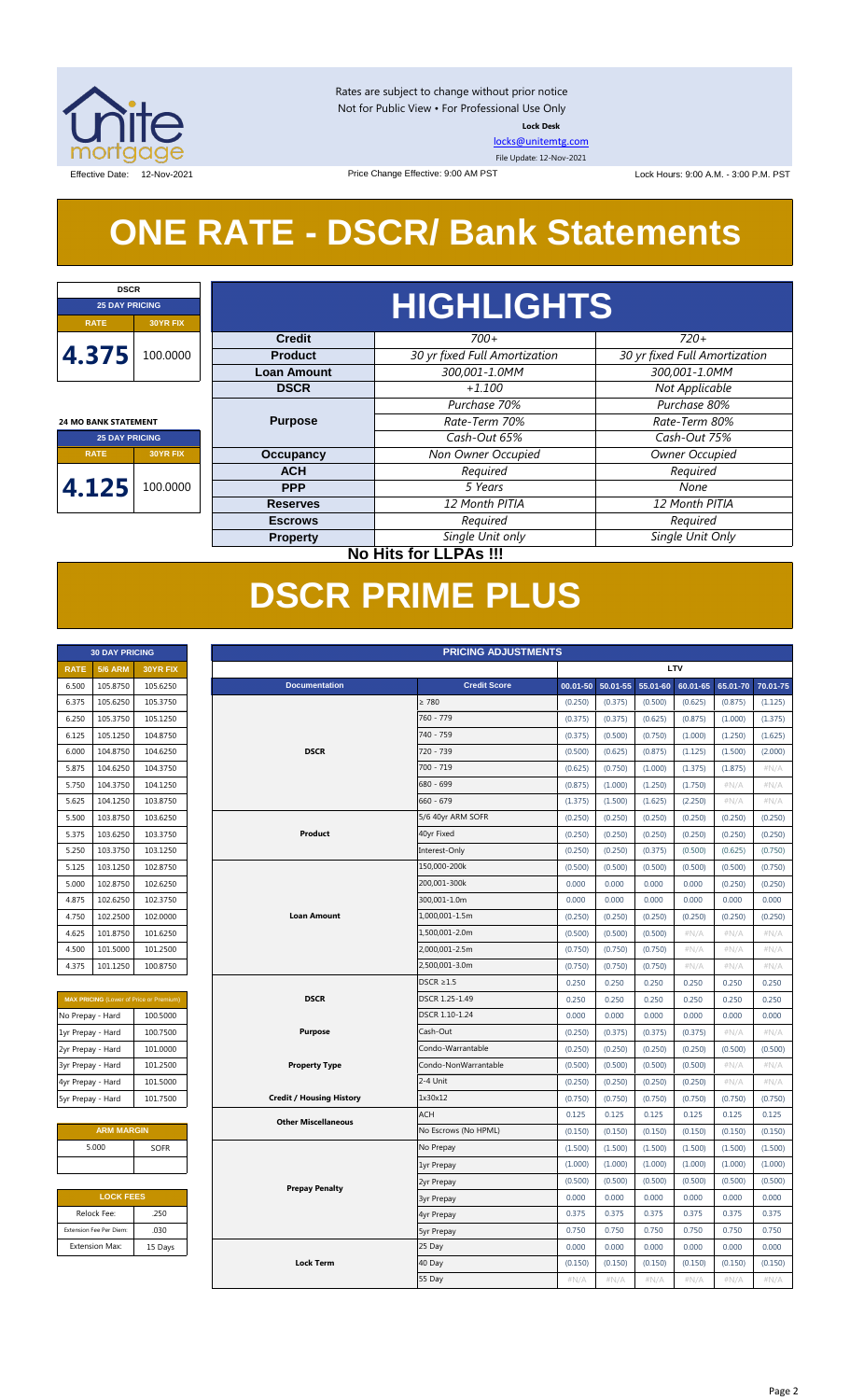

Rates are subject to change without prior notice Not for Public View • For Professional Use Only **Lock Desk**

[locks@unitemtg.com](mailto:locks@unitemtg.com)

File Update: 12-Nov-2021

# **DSCR PRIME & FOREIGN NATIONAL**

| <b>30 DAY PRICING</b> |                |                 |  |  |  |  |  |  |
|-----------------------|----------------|-----------------|--|--|--|--|--|--|
| <b>RATE</b>           | <b>5/6 ARM</b> | <b>30YR FIX</b> |  |  |  |  |  |  |
| 6.750                 | 105.6250       | 105.3750        |  |  |  |  |  |  |
| 6.625                 | 105.3750       | 105.1250        |  |  |  |  |  |  |
| 6.500                 | 105.1250       | 104.8750        |  |  |  |  |  |  |
| 6.375                 | 104.8750       | 104.6250        |  |  |  |  |  |  |
| 6.250                 | 104.6250       | 104.3750        |  |  |  |  |  |  |
| 6 1 2 5               | 104.3750       | 104.1250        |  |  |  |  |  |  |
| 6,000                 | 104.1250       | 103.8750        |  |  |  |  |  |  |
| 5.875                 | 103.8750       | 103.6250        |  |  |  |  |  |  |
| 5.750                 | 103.6250       | 103.3750        |  |  |  |  |  |  |
| 5.625                 | 103.3750       | 103.1250        |  |  |  |  |  |  |
| 5.500                 | 103.1250       | 102.8750        |  |  |  |  |  |  |
| 5.375                 | 102.8750       | 102.6250        |  |  |  |  |  |  |
| 5.250                 | 102.6250       | 102.3750        |  |  |  |  |  |  |
| 5.125                 | 102.3750       | 102.1250        |  |  |  |  |  |  |
| 5.000                 | 102.1250       | 101.8750        |  |  |  |  |  |  |
| 4.875                 | 101.8750       | 101.6250        |  |  |  |  |  |  |
| 4.750                 | 101.5000       | 101.2500        |  |  |  |  |  |  |
| 4.625                 | 101.1250       | 100.8750        |  |  |  |  |  |  |
| 4.500                 | 100.7500       | 100.5000        |  |  |  |  |  |  |

| <b>MAX PRICING</b> (Lower of Price or Premium) |          |  |  |  |  |  |  |
|------------------------------------------------|----------|--|--|--|--|--|--|
| No Prepay - Hard                               | 100.7500 |  |  |  |  |  |  |
| 1yr Prepay - Hard                              | 101.0000 |  |  |  |  |  |  |
| 2yr Prepay - Hard                              | 101.2500 |  |  |  |  |  |  |
| 3yr Prepay - Hard                              | 101.5000 |  |  |  |  |  |  |
| 4yr Prepay - Hard                              | 101.7500 |  |  |  |  |  |  |
| 5yr Prepay - Hard                              | 102.0000 |  |  |  |  |  |  |

| <b>ARM MARGIN</b> |             |  |  |  |  |  |  |
|-------------------|-------------|--|--|--|--|--|--|
| 5.000             | <b>SOFR</b> |  |  |  |  |  |  |
|                   |             |  |  |  |  |  |  |

| <b>LOCK FEES</b>        |         |  |  |  |  |  |  |
|-------------------------|---------|--|--|--|--|--|--|
| Relock Fee:             | .250    |  |  |  |  |  |  |
| Extension Fee Per Diem: | .030    |  |  |  |  |  |  |
| <b>Extension Max:</b>   | 15 Days |  |  |  |  |  |  |

| <b>PRICING ADJUSTMENTS</b><br><b>30 DAY PRICING</b> |                         |                                         |                       |                                 |                           |         |                            |         |            |         |                            |         |
|-----------------------------------------------------|-------------------------|-----------------------------------------|-----------------------|---------------------------------|---------------------------|---------|----------------------------|---------|------------|---------|----------------------------|---------|
| <b>RATE</b>                                         | <b>5/6 ARM</b>          | 30YR FIX                                |                       |                                 |                           |         |                            |         | <b>LTV</b> |         |                            |         |
| 6.750                                               | 105.6250                | 105.3750                                |                       | <b>Documentation</b>            | <b>Credit Score</b>       |         | 00.01-50 50.01-55 55.01-60 |         | 60.01-65   |         | 65.01-70 70.01-75 75.01-80 |         |
| 6.625                                               | 105.3750                | 105.1250                                |                       |                                 | $\geq 780$                | (0.250) | (0.375)                    | (0.500) | (0.625)    | (0.875) | (1.125)                    | (1.750) |
| 6.500                                               | 105.1250                | 104.8750                                |                       |                                 | 760 - 779                 | (0.375) | (0.375)                    | (0.625) | (0.875)    | (1.000) | (1.375)                    | (2.000) |
| 6.375                                               | 104.8750                | 104.6250                                |                       |                                 | 740 - 759                 | (0.375) | (0.500)                    | (0.750) | (1.000)    | (1.250) | (1.625)                    | (2.250) |
| 6.250                                               | 104.6250                | 104.3750                                |                       |                                 | 720 - 739                 | (0.500) | (0.625)                    | (0.875) | (1.125)    | (1.500) | (2.000)                    | (2.750) |
| 6.125                                               | 104.3750                | 104.1250                                |                       | <b>DSCR</b>                     |                           | (0.625) | (0.750)                    | (1.000) | (1.375)    | (1.875) | (2.500)                    | (3.500) |
| 6.000                                               | 104.1250                | 103.8750                                |                       |                                 | 680 - 699                 | (0.875) | (1.000)                    | (1.250) | (1.750)    | (2.250) | (3.000)                    | (3.875) |
| 5.875                                               | 103.8750                | 103.6250                                |                       |                                 |                           | (1.375) | (1.500)                    | (1.625) | (2.250)    | (3.125) | (3.750)                    | (4.500) |
| 5.750                                               | 103.6250                | 103.3750                                |                       |                                 |                           | (1.875) | (2.000)                    | (2.125) | (2.750)    | (3.625) | (4.750)                    | $\#N/A$ |
| 5.625                                               | 103.3750                | 103.1250                                |                       |                                 | 640 - 659<br>$620 - 639$  | (2.375) | (2.500)                    | (2.625) | (3.250)    | (4.125) | # $N/A$                    | $\#N/A$ |
|                                                     | 103.1250                | 102.8750                                |                       |                                 |                           | 0.000   | 0.000                      | 0.000   | 0.000      | 0.000   | 0.000                      | 0.000   |
| 5.500                                               |                         |                                         |                       |                                 | 5/6 30yr ARM SOFR         |         |                            |         |            |         |                            |         |
| 5.375                                               | 102.8750                | 102.6250                                |                       |                                 | 7/6 30yr ARM SOFR         | (0.250) | (0.250)                    | (0.250) | (0.250)    | (0.250) | (0.250)                    | (0.250) |
| 5.250                                               | 102.6250                | 102.3750                                |                       | Product                         | 5/6 40yr ARM SOFR         | (0.250) | (0.250)                    | (0.250) | (0.250)    | (0.250) | (0.250)                    | (0.250) |
| 5.125                                               | 102.3750                | 102.1250                                |                       |                                 | 7/6 40yr ARM SOFR         | (0.500) | (0.500)                    | (0.500) | (0.500)    | (0.500) | (0.500)                    | (0.500) |
| 5.000                                               | 102.1250                | 101.8750                                |                       |                                 | 40yr Fixed                | (0.250) | (0.250)                    | (0.250) | (0.250)    | (0.250) | (0.250)                    | (0.250) |
| 4.875                                               | 101.8750                | 101.6250                                |                       |                                 | Interest-Only             | (0.250) | (0.250)                    | (0.375) | (0.500)    | (0.625) | (0.750)                    | (1.000) |
| 4.750                                               | 101.5000                | 101.2500                                |                       |                                 | 150,000-200k              | (0.500) | (0.500)                    | (0.500) | (0.500)    | (0.500) | (0.750)                    | (0.750) |
| 4.625                                               | 101.1250                | 100.8750                                |                       |                                 | 200,001-300k              | 0.000   | 0.000                      | 0.000   | 0.000      | (0.250) | (0.250)                    | (0.500) |
| 4.500                                               | 100.7500                | 100.5000                                |                       |                                 | 300,001-1.0m              | 0.000   | 0.000                      | 0.000   | 0.000      | 0.000   | 0.000                      | 0.000   |
|                                                     |                         |                                         |                       | <b>Loan Amount</b>              | 1,000,001-1.5m            | (0.250) | (0.250)                    | (0.250) | (0.250)    | (0.250) | (0.250)                    | (0.500) |
|                                                     |                         | MAX PRICING (Lower of Price or Premium) |                       |                                 | 1,500,001-2.0m            | (0.500) | (0.500)                    | (0.500) | (0.500)    | $\#N/A$ | #N/A                       | $\#N/A$ |
| No Prepay - Hard                                    |                         | 100.7500                                |                       |                                 | 2,000,001-2.5m            | (0.750) | (0.750)                    | (0.750) | (0.750)    | # $N/A$ | # $N/A$                    | $\#N/A$ |
| 1yr Prepay - Hard                                   |                         | 101.0000                                |                       |                                 | 2,500,001-3.0m            | (0.750) | (0.750)                    | (0.750) | (0.750)    | # $N/A$ | # $N/A$                    | $\#N/A$ |
| 2yr Prepay - Hard                                   |                         | 101.2500                                |                       |                                 | $DSCR \geq 1.5$           | 0.250   | 0.250                      | 0.250   | 0.250      | 0.250   | 0.250                      | 0.250   |
| 3yr Prepay - Hard                                   |                         | 101.5000                                |                       |                                 | DSCR 1.25-1.49            | 0.250   | 0.250                      | 0.250   | 0.250      | 0.250   | 0.250                      | 0.250   |
| 4yr Prepay - Hard                                   |                         | 101.7500                                |                       | <b>DSCR</b>                     | DSCR 1.10-1.24            | 0.000   | 0.000                      | 0.000   | 0.000      | 0.000   | 0.000                      | 0.000   |
| 5yr Prepay - Hard                                   |                         | 102.0000                                |                       |                                 | DSCR 1.00-1.09            | (0.250) | (0.250)                    | (0.375) | (0.375)    | (0.500) | (0.500)                    | (0.750) |
|                                                     |                         |                                         |                       | DSCR 0.75-0.99                  | (1.500)                   | (1.500) | (1.625)                    | (1.625) | (1.750)    | (1.750) | $\#N/A$                    |         |
|                                                     | <b>ARM MARGIN</b>       |                                         |                       | <b>Purpose</b>                  | Cash-Out                  | (0.250) | (0.375)                    | (0.375) | (0.375)    | (0.500) | (0.625)                    | $\#N/A$ |
|                                                     | 5.000                   | <b>SOFR</b>                             |                       |                                 | Condo-Warrantable         | (0.250) | (0.250)                    | (0.250) | (0.250)    | (0.500) | (0.500)                    | (0.500) |
|                                                     |                         |                                         |                       |                                 | Condo-NonWarrantable      | (0.500) | (0.500)                    | (0.500) | (0.500)    | (0.750) | #N/A                       | #N/A    |
|                                                     | <b>LOCK FEES</b>        |                                         |                       | <b>Property Type</b>            | 2-4Unit                   | (0.250) | (0.250)                    | (0.250) | (0.250)    | (0.500) | (0.500)                    | (0.500) |
|                                                     |                         |                                         |                       |                                 | Modular                   |         |                            |         |            |         |                            |         |
|                                                     | Relock Fee:             | .250                                    |                       |                                 |                           | (1.000) | (1.000)                    | (1.000) | (1.000)    | (1.000) | (1.000)                    | (1.000) |
|                                                     | Extension Fee Per Diem: | .030                                    |                       | Citizenship                     | Foreign Nat'l (DSCR Only) | (0.750) | (0.750)                    | (0.750) | (0.750)    | $\#N/A$ | $\#N/A$                    | $\#N/A$ |
|                                                     | Extension Max:          | 15 Days                                 |                       |                                 | 1x30x12                   | (0.750) | (0.750)                    | (0.750) | (0.750)    | (0.750) | (0.750)                    | (0.750) |
|                                                     |                         |                                         |                       |                                 | Multiple30x12             | (2.250) | (2.250)                    | (2.250) | (2.250)    | (2.250) | (2.250)                    | $\#N/A$ |
|                                                     |                         |                                         |                       | <b>Credit / Housing History</b> | FC/SS/DIL/BK7 36-47mo     | (1.000) | (1.000)                    | (1.000) | (1.000)    | (1.000) | (1.000)                    | (1.000) |
|                                                     |                         |                                         |                       |                                 | FC/SS/DIL/BK7 24-35mo     | (1.750) | (1.750)                    | (1.750) | (1.750)    | (1.750) | (1.750)                    | $\#N/A$ |
|                                                     |                         |                                         |                       |                                 | BK7 12-23mo               | (2.500) | (2.500)                    | (2.500) | (2.500)    | (2.500) | (2.500)                    | # $N/A$ |
|                                                     |                         |                                         |                       |                                 | BK13 DC                   | (1.000) | (1.000)                    | (1.000) | (1.000)    | (1.000) | (1.000)                    | (1.000) |
|                                                     |                         |                                         |                       | <b>Other Miscellaneous</b>      | <b>ACH</b>                | 0.125   | 0.125                      | 0.125   | 0.125      | 0.125   | 0.125                      | 0.125   |
|                                                     |                         |                                         |                       |                                 | Escrows                   | 0.000   | 0.000                      | 0.000   | 0.000      | 0.000   | 0.000                      | 0.000   |
|                                                     |                         |                                         |                       |                                 | No Prepay                 | (1.500) | (1.500)                    | (1.500) | (1.500)    | (1.500) | (1.500)                    | (1.500) |
|                                                     |                         |                                         |                       |                                 | 1yr Prepay                | (1.000) | (1.000)                    | (1.000) | (1.000)    | (1.000) | (1.000)                    | (1.000) |
|                                                     |                         |                                         |                       | 2yr Prepay                      | (0.500)                   | (0.500) | (0.500)                    | (0.500) | (0.500)    | (0.500) | (0.500)                    |         |
|                                                     |                         |                                         | <b>Prepay Penalty</b> | <b>3yr Prepay</b>               | 0.000                     | 0.000   | 0.000                      | 0.000   | 0.000      | 0.000   | 0.000                      |         |
|                                                     |                         |                                         |                       | 4yr Prepay                      | 0.375                     | 0.375   | 0.375                      | 0.375   | 0.375      | 0.375   | 0.375                      |         |
|                                                     |                         |                                         |                       |                                 | <b>5yr Prepay</b>         | 0.750   | 0.750                      | 0.750   | 0.750      | 0.750   | 0.750                      | 0.750   |
|                                                     |                         |                                         |                       |                                 | 25 Day                    | 0.000   | 0.000                      | 0.000   | 0.000      | 0.000   | 0.000                      | 0.000   |
|                                                     |                         |                                         |                       | <b>Lock Term</b>                | 40 Day                    | (0.150) | (0.150)                    | (0.150) | (0.150)    | (0.150) | (0.150)                    | (0.150) |
|                                                     |                         |                                         |                       |                                 | 55 Day                    | (0.300) | (0.300)                    | (0.300) | (0.300)    | (0.300) | (0.300)                    | (0.300) |
|                                                     |                         |                                         |                       |                                 |                           |         |                            |         |            |         |                            |         |

#### Page 3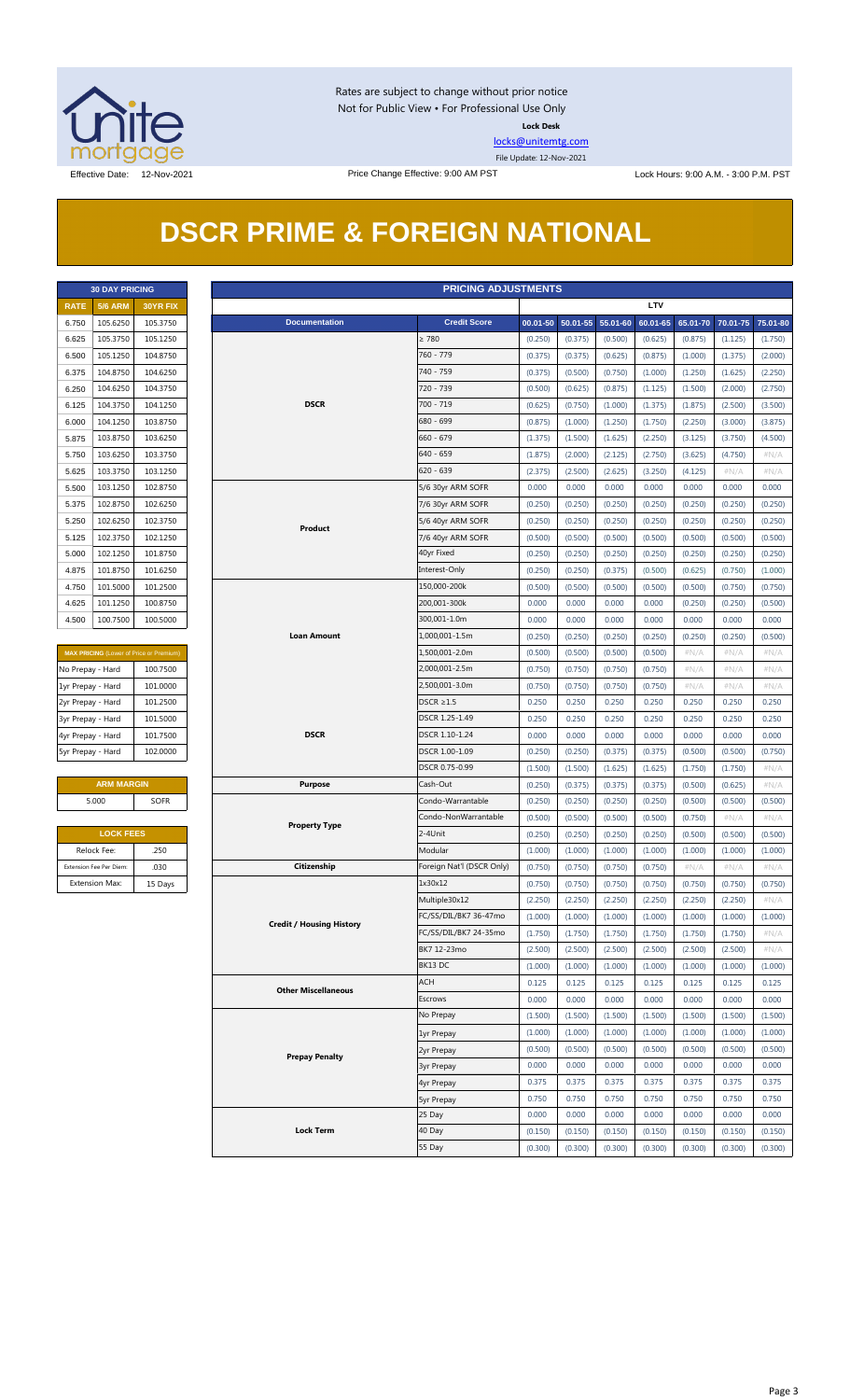

Rates are subject to change without prior notice Not for Public View • For Professional Use Only **Lock Desk** locks@unitemtg.com File Update: 12-Nov-2021

Effective: 9:00 AM PST Lock Hours: 9:00 AM. - 3:00 P.M. PST Lock Hours: 9:00 AM. - 3:00 P.M. PST

# **Alt Doc PRIME PLUS**

|             | <b>PRIMARY &amp; SECONDARY HOME</b> |                 |
|-------------|-------------------------------------|-----------------|
| <b>RATE</b> | <b>5/6 ARM</b>                      | <b>30YR FIX</b> |
| 6.125       | 105.875                             | 105.625         |
| 6.000       | 105.625                             | 105.375         |
| 5.875       | 105.375                             | 105.125         |
| 5.750       | 105.125                             | 104.875         |
| 5.625       | 104.875                             | 104.625         |
| 5.500       | 104.625                             | 104.375         |
| 5.375       | 104.375                             | 104.125         |
| 5.250       | 104.125                             | 103.875         |
| 5.125       | 103.875                             | 103.625         |
| 5.000       | 103.625                             | 103.375         |
| 4.875       | 103.375                             | 103.125         |
| 4.750       | 103.125                             | 102.875         |
| 4.625       | 102.875                             | 102.625         |
| 4.500       | 102.625                             | 102.375         |
| 4.375       | 102.250                             | 102.000         |
| 4.250       | 101.875                             | 101.625         |
| 4.125       | 101.500                             | 101.250         |
| 4.000       | 101.125                             | 100.875         |

| <b>LOCK FEES</b>              |         |
|-------------------------------|---------|
| Relock Fee:                   | .250    |
| <b>Extension Fee Per Diem</b> | .030    |
| <b>Extension Max:</b>         | 15 Days |

|                | PRIMARY & SECONDARY HOME |          | <b>PRICING ADJUSTMENTS</b>     |                        |                    |                           |                    |                           |                    |                    |               |  |  |  |  |
|----------------|--------------------------|----------|--------------------------------|------------------------|--------------------|---------------------------|--------------------|---------------------------|--------------------|--------------------|---------------|--|--|--|--|
| <b>RATE</b>    | <b>5/6 ARM</b>           | 30YR FIX |                                |                        |                    |                           |                    | LTV                       |                    |                    |               |  |  |  |  |
| 6.125          | 105.875                  | 105.625  | <b>Documentation</b>           | <b>Credit Score</b>    | 00.01-50           | 50.01-55                  | 55.01-60           | 60.01-65                  | 65.01-70           | 70.01-75           | 75.01-80      |  |  |  |  |
| 6.000          | 105.625                  | 105.375  | <b>Full Doc</b>                | 2780                   | 0.000              | 0.000                     | 0.000              | (0.250)                   | (0.375)            | (0.375)            | (0.500)       |  |  |  |  |
| 5.875          | 105.375                  | 105.125  |                                | 760 - 779              | 0.000              | 0.000                     | 0.000              | (0.250)                   | (0.375)            | (0.500)            | (0.625)       |  |  |  |  |
| 5.750          | 105.125                  | 104.875  |                                | 740 - 759              | 0.000              | 0.000                     | 0.000              | (0.250)                   | (0.375)            | (0.625)            | (0.750)       |  |  |  |  |
| 5.625          | 104.875                  | 104.625  |                                | 720 - 739              | (0.125)            | (0.125)                   | (0.125)            | (0.250)                   | (0.500)            | (0.750)            | (1.000)       |  |  |  |  |
| 5.500          | 104.625                  | 104.375  |                                | 700 - 719              | (0.250)            | (0.250)                   | (0.375)            | (0.500)                   | (0.625)            | (0.875)            | #N/A          |  |  |  |  |
| 5.375          | 104.375                  | 104.125  |                                | 680 - 699              | (0.250)            | (0.250)                   | (0.500)            | (0.625)                   | (0.750)            | #N/A               | #N/A          |  |  |  |  |
| 5.250          | 104.125                  | 103.875  |                                | 660 - 679              | (0.250)            | (0.375)                   | (0.500)            | (1.000)                   | (1.375)            | #N/A               | #N/A          |  |  |  |  |
| 5.125          | 103.875                  | 103.625  |                                | 640 - 659              | #N/A               | # $N/A$                   | $\#N/A$            | $\#\mathsf{N}/\mathsf{A}$ | $\#N/A$            | # $N/A$            | # $N/A$       |  |  |  |  |
| 5.000          | 103.625                  | 103.375  |                                | $620 - 639$            | $\#N/A$            | #N/A                      | #N/A               | $\#N/A$                   | #N/A               | #N/A               | $\#N/A$       |  |  |  |  |
| 4.875          | 103.375                  | 103.125  | Bank                           | $\geq 780$             | (0.125)            | (0.250)                   | (0.250)            | (0.375)                   | (0.500)            | (0.625)            | (0.875)       |  |  |  |  |
| 4.750          | 103.125                  | 102.875  | <b>Statement</b>               | 760 - 779              | (0.250)            | (0.250)                   | (0.250)            | (0.500)                   | (0.625)            | (0.750)            | (1.125)       |  |  |  |  |
| 4.625          | 102.875                  | 102.625  |                                | 740 - 759              | (0.250)            | (0.250)                   | (0.250)            | (0.625)                   | (0.750)            | (1.000)            | (1.375)       |  |  |  |  |
| 4.500          | 102.625                  | 102.375  |                                | 720 - 739              | (0.250)            | (0.375)                   | (0.375)            | (0.750)                   | (0.875)            | (1.125)            | (1.625)       |  |  |  |  |
| 4.375          | 102.250                  | 102.000  |                                | 700 - 719              | (0.375)            | (0.375)                   | (0.625)            | (0.875)                   | (1.125)            | (1.500)            | #N/A          |  |  |  |  |
| 4.250          | 101.875                  | 101.625  |                                | 680 - 699              | (0.375)            | (0.500)                   | (0.750)            | (1.000)                   | (1.375)            | #N/A               | $\#N/A$       |  |  |  |  |
| 4.125          | 101.500                  | 101.250  |                                | 660 - 679              | (0.500)            | (0.750)                   | (1.000)            | (1.500)                   | (2.250)            | $\#N/\ell$         | $\#N/\beta$   |  |  |  |  |
| 4.000          | 101.125                  | 100.875  |                                | 640 - 659              | #N/A               | #N/A                      | #N/A               | $\#N/A$                   | #N/A               | #N/A               | #N/A          |  |  |  |  |
|                |                          |          |                                | 620 - 639              | #N/A               | #N/A                      | #N/A               | #N/A                      | #N/A               | #N/A               | #N/A          |  |  |  |  |
|                | <b>ARM MARGIN</b>        |          |                                | 12 Mth Bank Statements | (0.125)            | (0.125)                   | (0.125)            | (0.250)                   | (0.375)            | (0.375)            | (0.375)       |  |  |  |  |
| 5.000          |                          | SOFR     | Asset                          | $\geq 780$             | (0.125)            | (0.250)                   | (0.250)            | (0.625)                   | (0.875)            | (1.125)            | (1.500)       |  |  |  |  |
|                |                          |          | <b>Depletion</b>               | 760 - 779              | (0.125)            | (0.250)                   | (0.375)            | (0.750)                   | (1.000)            | (1.375)            | (1.875)       |  |  |  |  |
|                |                          |          |                                | 740 - 759              | (0.250)            | (0.250)                   | (0.500)            | (0.875)                   | (1.125)            | (1.625)            | (2.250)       |  |  |  |  |
|                | <b>LOCK FEES</b>         |          |                                | 720 - 739              | (0.375)            | (0.500)                   | (0.625)            | (1.000)                   | (1.500)            | (2.000)            | (2.750)       |  |  |  |  |
|                | Relock Fee:<br>.250      |          |                                | 700 - 719              | (0.500)            | (0.625)                   | (1.000)            | (1.375)                   | (1.875)            | (2.500)            | #N/A          |  |  |  |  |
|                | xtension Fee Per Diem    | .030     |                                | 580 - 699              | (0.625)            | (0.750)                   | (1.250)            | (1.750)                   | (2.250)            | #N//               | #N/A          |  |  |  |  |
| Extension Max: |                          | 15 Days  |                                | 660 - 679              | (0.750)            | (1.000)                   | (1.500)            | (2.250)                   | (3.125)            | #N/A               | #N/A          |  |  |  |  |
|                |                          |          |                                | 640 - 659              | $\#N/A$            | $\#\mathsf{N}/\mathsf{A}$ | #N/A               | #N/A                      | #N/A               | #N/A               | #N/A          |  |  |  |  |
|                |                          |          |                                | 520 - 639              | # $N/A$            | #N/A                      | #N/A               | #N/A                      | #N/A               | #N/A               | #N/A          |  |  |  |  |
|                |                          |          | Product                        | 5/6 30yr ARM SOFR      | 0.000              | 0.000                     | 0.000              | 0.000                     | 0.000              | 0.000              | 0.000         |  |  |  |  |
|                |                          |          |                                | 5/6 40yr ARM SOFR      | (0.250)            | (0.250)                   | (0.250)            | (0.250)                   | (0.250)            | (0.250)            | (0.250)       |  |  |  |  |
|                |                          |          |                                | 30yr Fixed             | 0.000              | 0.000                     | 0.000              | 0.000                     | 0.000              | 0.000              | 0.000         |  |  |  |  |
|                |                          |          |                                | 40yr Fixed             | (0.250)            | (0.250)                   | (0.250)            | (0.250)                   | (0.250)            | (0.250)            | (0.250)       |  |  |  |  |
|                |                          |          |                                | Interest-Only          | (0.250)            | (0.250)                   | (0.375)            | (0.500)                   | (0.625)            | (0.750)            | #N/A          |  |  |  |  |
|                |                          |          | Loan                           | 150,000-200k           | (0.500)            | (0.500)                   | (0.500)            | (0.500)                   | (0.500)            | (0.750)            | (0.750)       |  |  |  |  |
|                |                          |          | Amount                         | 200,001-300k           | 0.000              | 0.000                     | 0.000              | 0.000                     | (0.250)            | (0.250)            | (0.250)       |  |  |  |  |
|                |                          |          |                                | 300,001-1,000,000      | 0.000              | 0.000                     | 0.000              | 0.000                     | 0.000              | 0.000              | 0.000         |  |  |  |  |
|                |                          |          |                                | 1,000,001-1.5m         | (0.250)            | (0.250)                   | (0.250)            | (0.250)                   | (0.250)            | (0.250)            | (0.250)       |  |  |  |  |
|                |                          |          |                                | 1,500,001-2.0m         | (0.500)            | (0.500)                   | (0.500)            | (0.500)                   | (0.500)            | $\#N/F$            | #N/A          |  |  |  |  |
|                |                          |          |                                | 2,000,001-2.5m         | (0.750)            | (0.750)                   | (0.750)            | (0.750)                   | (0.750)            | #N/A               | $\#N/A$       |  |  |  |  |
|                |                          |          | DTI                            | 2,500,001-3.0m         | (0.750)            | (0.750)                   | (0.750)            | (0.750)                   | (0.750)            | #N/A               | #N/A          |  |  |  |  |
|                |                          |          |                                | 43.01-50<br>50.01-55   | 0.000<br>0.000     | 0.000<br>0.000            | 0.000<br>0.000     | 0.000<br>0.000            | 0.000<br>0.000     | 0.000<br>(0.125)   | 0.000<br>#N// |  |  |  |  |
|                |                          |          |                                |                        |                    |                           |                    |                           |                    |                    | $\#N/A$       |  |  |  |  |
|                |                          |          | Cash Out<br><b>Second Home</b> |                        | (0.250)<br>(0.500) | (0.375)<br>(0.500)        | (0.375)<br>(0.500) | (0.375)<br>(0.500)        | (0.500)<br>(0.500) | (0.625)<br>(0.500) | (0.500)       |  |  |  |  |
|                |                          |          | <b>Property Type</b>           | Condo-Warrantable      | (0.250)            | (0.250)                   | (0.250)            | (0.250)                   | (0.500)            | (0.500)            | $\#N/F$       |  |  |  |  |
|                |                          |          |                                | Condo-NonWarrantable   | (0.500)            | (0.500)                   | (0.500)            | (0.500)                   | #N/A               | #N/A               | #N/A          |  |  |  |  |
|                |                          |          |                                | 2-Unit                 | (0.250)            | (0.250)                   | (0.250)            | (0.250)                   | (0.500)            | #N/A               | #N/A          |  |  |  |  |
|                |                          |          |                                | Non CA                 | 0.250              | 0.250                     | 0.250              | 0.250                     | 0.250              | 0.250              | 0.250         |  |  |  |  |
|                |                          |          | <b>Credit/Housing History</b>  | 1x30x12                | (0.750)            | (0.750)                   | (0.750)            | (0.750)                   | (0.750)            | (0.750)            | (0.750)       |  |  |  |  |
|                |                          |          |                                | Multiple30x12          | (2.250)            | (2.250)                   | (2.250)            | (2.250)                   | (2.250)            | (2.250)            | (2.250)       |  |  |  |  |
|                |                          |          | <b>Misccellaneous</b>          | ACH                    | 0.125              | 0.125                     | 0.125              | 0.125                     | 0.125              | 0.125              | 0.125         |  |  |  |  |
|                |                          |          |                                | No Escrows (No HPML)   | (0.150)            | (0.150)                   | (0.150)            | (0.150)                   | (0.150)            | (0.150)            | (0.150)       |  |  |  |  |
|                |                          |          | <b>Lock Term</b>               | 45 Day                 | (0.150)            | (0.150)                   | (0.150)            | (0.150)                   | (0.150)            | (0.150)            | (0.150)       |  |  |  |  |
|                |                          |          |                                |                        |                    |                           |                    |                           |                    |                    |               |  |  |  |  |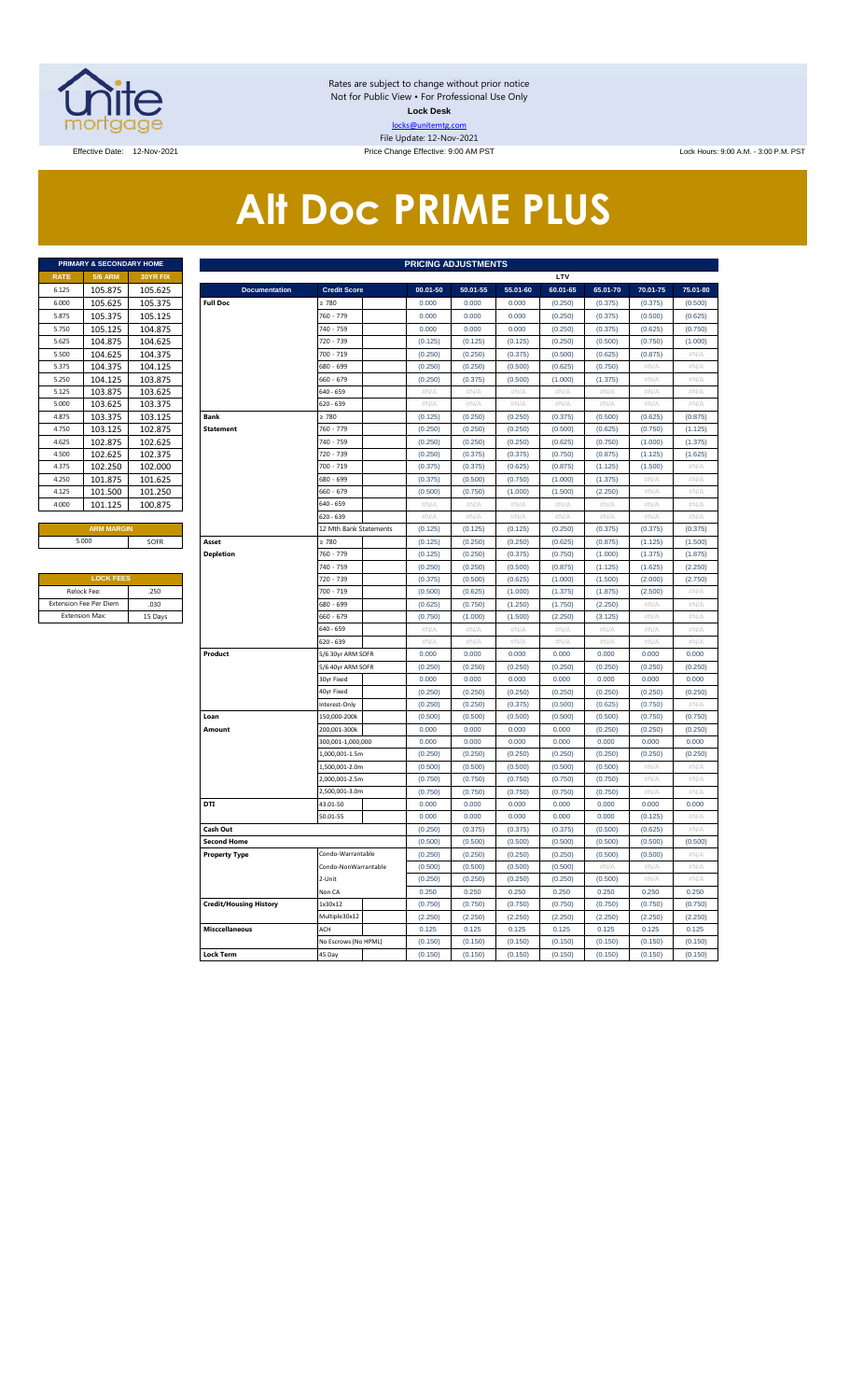

Rates are subject to change without prior notice Not for Public View • For Professional Use Only **Lock Desk** locks@unitemtg.com File Update: 12-Nov-2021

Effective Date: 12-Nov-2021 Price Change Effective: 9:00 AM PST Lock Hours: 9:00 A.M. - 3:00 P.M. PST

# **Alt Doc PRIME**

|             | <b>PRIMARY &amp; SECONDARY HOME</b> |                 |
|-------------|-------------------------------------|-----------------|
| <b>RATE</b> | <b>5/6 ARM</b>                      | <b>30YR FIX</b> |
| 6.250       | 105.375                             | 105.125         |
| 6.125       | 105.125                             | 104.875         |
| 6.000       | 104.875                             | 104.625         |
| 5.875       | 104.625                             | 104.375         |
| 5.750       | 104.375                             | 104.125         |
| 5.625       | 104.125                             | 103.875         |
| 5.500       | 103.875                             | 103.625         |
| 5.375       | 103.625                             | 103.375         |
| 5.250       | 103.375                             | 103.125         |
| 5.125       | 103.125                             | 102.875         |
| 5.000       | 102.875                             | 102.625         |
| 4.875       | 102.625                             | 102.375         |
| 4.750       | 102.375                             | 102.125         |
| 4.625       | 102.125                             | 101.875         |
| 4.500       | 101.875                             | 101.625         |
| 4.375       | 101.500                             | 101.250         |
| 4.250       | 101.125                             | 100.875         |
| 4.125       | 100.750                             | 100.500         |

#### **ARM MARGIN** 5.000

| <b>LOCK FEES</b>              |         |  |  |  |  |  |  |  |  |  |
|-------------------------------|---------|--|--|--|--|--|--|--|--|--|
| Relock Fee:                   | .250    |  |  |  |  |  |  |  |  |  |
| <b>Extension Fee Per Diem</b> | .030    |  |  |  |  |  |  |  |  |  |
| <b>Extension Max:</b>         | 15 Days |  |  |  |  |  |  |  |  |  |

|                       | PRIMARY & SECONDARY HOME |                    | <b>PRICING ADJUSTMENTS</b>    |                          |  |                    |                    |                    |                    |                    |                    |                    |                    |                    |
|-----------------------|--------------------------|--------------------|-------------------------------|--------------------------|--|--------------------|--------------------|--------------------|--------------------|--------------------|--------------------|--------------------|--------------------|--------------------|
| RATE                  | <b>5/6 ARM</b>           | 30YR FIX           |                               |                          |  |                    |                    |                    | LTV                |                    |                    |                    |                    |                    |
| 6.250                 | 105.375                  | 105.125            | <b>Documentation</b>          | <b>Credit Score</b>      |  | 00.01-50           | 50.01-55           | 55.01-60           | 60.01-65           | 65.01-70           | 70.01-75           | 75.01-80           | 80.01-85           | 85.01-90           |
| 6.125                 | 105.125                  | 104.875            | <b>Full Doc</b>               | $\geq 780$               |  | 0.000              | 0.000              | 0.000              | (0.250)            | (0.375)            | (0.375)            | (0.500)            | (0.750)            | (1.125)            |
| 6.000                 | 104.875                  | 104.625            |                               | 760 - 779                |  | 0.000              | 0.000              | 0.000              | (0.250)            | (0.375)            | (0.500)            | (0.625)            | (0.875)            | (1.375)            |
| 5.875                 | 104.625                  | 104.375            |                               | 740 - 759                |  | 0.000              | 0.000              | 0.000              | (0.250)            | (0.375)            | (0.625)            | (0.750)            | (1.125)            | (1.625)            |
| 5.750                 | 104.375                  | 104.125            |                               | 720 - 739                |  | (0.125)            | (0.125)            | (0.125)            | (0.250)            | (0.500)            | (0.750)            | (1.000)            | (1.250)            | (1.875)            |
| 5.625                 | 104.125                  | 103.875            |                               | 700 - 719                |  | (0.250)            | (0.250)            | (0.375)            | (0.500)            | (0.625)            | (0.875)            | (1.250)            | (1.625)            | (2.250)            |
| 5.500                 | 103.875                  | 103.625            |                               | 680 - 699                |  | (0.250)            | (0.250)            | (0.500)            | (0.625)            | (0.750)            | (1.000)            | (1.375)            | (2.000)            | #N/A               |
| 5.375                 | 103.625                  | 103.375            |                               | 660 - 679                |  | (0.250)            | (0.375)            | (0.500)            | (1.000)            | (1.375)            | (1.625)            | (2.000)            | (2.750)            | #N/A               |
| 5.250                 | 103.375                  | 103.125            |                               | 640 - 659                |  | (0.375)            | (0.375)            | (0.500)            | (1.250)            | (1.500)            | (1.750)            | (2.250)            | #N/A               | #N/A               |
| 5.125                 | 103.125<br>102.875       | 102.875            |                               | 620 - 639<br>$\geq 780$  |  | (0.500)            | (0.500)            | (0.500)            | (1.500)            | (1.750)            | (2.000)            | (2.500)            | #N/A               | #N/A               |
| 5.000<br>4.875        |                          | 102.625            | Bank<br><b>Statement</b>      |                          |  | (0.125)            | (0.250)            | (0.250)            | (0.375)            | (0.500)            | (0.625)            | (0.875)            | (1.250)            | (2.000)            |
| 4.750                 | 102.625<br>102.375       | 102.375<br>102.125 |                               | 760 - 779<br>740 - 759   |  | (0.250)<br>(0.250) | (0.250)<br>(0.250) | (0.250)<br>(0.250) | (0.500)<br>(0.625) | (0.625)<br>(0.750) | (0.750)<br>(1.000) | (1.125)<br>(1.375) | (1.625)<br>(1.875) | (2.375)<br>(2.875) |
| 4.625                 | 102.125                  | 101.875            |                               | 720 - 739                |  | (0.250)            | (0.375)            | (0.375)            | (0.750)            | (0.875)            | (1.125)            | (1.625)            | (2.250)            | (3.375)            |
| 4.500                 | 101.875                  | 101.625            |                               | 700 - 719                |  | (0.375)            | (0.375)            | (0.625)            | (0.875)            | (1.125)            | (1.500)            | (2.000)            | (2.750)            | (4.000)            |
| 4.375                 | 101.500                  | 101.250            |                               | 680 - 699                |  | (0.375)            | (0.500)            | (0.750)            | (1.000)            | (1.375)            | (1.750)            | (2.500)            | (3.500)            | #N/A               |
| 4.250                 | 101.125                  | 100.875            |                               | 660 - 679                |  | (0.500)            | (0.750)            | (1.000)            | (1.500)            | (2.250)            | (2.750)            | (3.500)            | (4.250)            | #N/A               |
| 4.125                 | 100.750                  | 100.500            |                               | 640 - 659                |  | (0.750)            | (1.000)            | (1.250)            | (1.750)            | (2.500)            | (3.125)            | (4.000)            | #N/A               | #N/A               |
|                       |                          |                    |                               | 620 - 639                |  | (1.250)            | (1.500)            | (1.750)            | (2.250)            | (3.000)            | (3.625)            | #N/A               | #N/A               | #N/A               |
|                       |                          |                    |                               | 3 Mth Bank Statements    |  | (0.750)            | (0.750)            | (0.750)            | (0.875)            | (1.000)            | (1.000)            | (1.000)            | (1.125)            | (1.125)            |
|                       | <b>ARM MARGIN</b>        |                    |                               | 12 Mth Bank Statements   |  | (0.125)            | (0.125)            | (0.125)            | (0.250)            | (0.375)            | (0.375)            | (0.375)            | (0.500)            | (0.500)            |
|                       | 5.000                    | SOFR               | Asset                         | > 780                    |  | (0.125)            | (0.250)            | (0.250)            | (0.625)            | (0.875)            | (1.125)            | (1.500)            | #N/A               | #N/A               |
|                       |                          |                    | <b>Depletion</b>              | 760 - 779                |  | (0.125)            | (0.250)            | (0.375)            | (0.750)            | (1.000)            | (1.375)            | (1.875)            | #N/A               | #N/A               |
|                       |                          |                    |                               | 740 - 759                |  | (0.250)            | (0.250)            | (0.500)            | (0.875)            | (1.125)            | (1.625)            | (2.250)            | #N/A               | #N/A               |
|                       | <b>LOCK FEES</b>         |                    |                               | 720 - 739                |  | (0.375)            | (0.500)            | (0.625)            | (1.000)            | (1.500)            | (2.000)            | (2.750)            | #N/A               | #N/A               |
|                       | Relock Fee:              | .250               |                               | 700 - 719                |  | (0.500)            | (0.625)            | (1.000)            | (1.375)            | (1.875)            | (2.500)            | (3.500)            | #N/A               | #N/A               |
|                       | xtension Fee Per Diem    | .030               |                               | 580 - 699                |  | (0.625)            | (0.750)            | (1.250)            | (1.750)            | (2.250)            | (3.000)            | (4.125)            | #N/A               | #N/A               |
| <b>Extension Max:</b> |                          | 15 Days            |                               | 660 - 679                |  | (0.750)            | (1.000)            | (1.500)            | (2.250)            | (3.125)            | (4.375)            | (4.875)            | #N/A               | #N/A               |
|                       |                          |                    |                               | 640 - 659                |  | (1.250)            | (1.500)            | (2.000)            | (2.750)            | (3.625)            | (4.875)            | #N/A               | #N/A               | #N/A               |
|                       |                          |                    |                               | 620 - 639                |  | (1.750)            | (2.000)            | (2.500)            | (3.250)            | (4.125)            | #N/A               | #N//               | #N/A               | #N/A               |
|                       |                          |                    | P&L                           | ≥ 780                    |  | (0.625)            | (0.750)            | (0.750)            | (1.125)            | (1.375)            | (1.625)            | (2.125)            | #N/A               | #N/A               |
|                       |                          |                    |                               | 760 - 779                |  | (0.625)            | (0.750)            | (0.875)            | (1.250)            | (1.500)            | (1.875)            | (2.500)            | #N/A               | #N/A               |
|                       |                          |                    |                               | 740 - 759                |  | (0.750)            | (0.750)            | (1.000)            | (1.375)            | (1.625)            | (2.125)            | (2.875)            | #N/A               | #N/A               |
|                       |                          |                    |                               | 720 - 739                |  | (0.875)            | (1.000)            | (1.125)            | (1.500)            | (2.000)            | (2.500)            | (3.375)            | #N/A               | #N/A               |
|                       |                          |                    |                               | 700 - 719                |  | (1.000)            | (1.125)            | (1.500)            | (1.875)            | (2.375)            | (3.000)            | (4.125)            | #N/A               | #N/A               |
|                       |                          |                    |                               | 680 - 699                |  | (1.125)            | (1.250)            | (1.750)            | (2.250)            | (2.750)            | (3.500)            | #N/A               | #N/A               | #N/A               |
|                       |                          |                    |                               | 660 - 679                |  | (1.250)            | (1.500)            | (2.000)            | (2.750)            | (3.625)            | (4.875)            | #N/A               | #N/A               | #N/A               |
|                       |                          |                    |                               | 640 - 659                |  | (1.750)            | (2.000)            | (2.500)            | (3.250)            | (4.125)            | #N/A               | #N/A               | #N/A               | #N/A               |
|                       |                          |                    |                               | 620 - 639                |  | (2.250)            | (2.500)            | (3.000)            | (3.750)            | (4.625)            | #N/A               | #N/A               | #N/A               | #N/A               |
|                       |                          |                    | Product                       | 5/6 30yr ARM SOFR        |  | 0.000              | 0.000              | 0.000              | 0.000              | 0.000              | 0.000              | 0.000              | 0.000              | 0.000              |
|                       |                          |                    |                               | 5/6 40yr ARM SOFR        |  | (0.250)            | (0.250)            | (0.250)            | (0.250)            | (0.250)            | (0.250)            | (0.250)            | (0.250)            | (0.250)            |
|                       |                          |                    |                               | 7/6 30yr ARM SOFR        |  | (0.250)            | (0.250)            | (0.250)            | (0.250)            | (0.250)            | (0.250)            | (0.250)            | (0.250)            | (0.250)            |
|                       |                          |                    |                               | 7/6 40yr ARM SOFR        |  | (0.500)            | (0.500)            | (0.500)            | (0.500)            | (0.500)            | (0.500)            | (0.500)            | (0.500)            | (0.500)            |
|                       |                          |                    |                               | 30yr Fixed<br>40yr Fixed |  | 0.000<br>(0.250)   | 0.000<br>(0.250)   | 0.000<br>(0.250)   | 0.000<br>(0.250)   | 0.000<br>(0.250)   | 0.000<br>(0.250)   | 0.000<br>(0.250)   | 0.000<br>(0.250)   | 0.000<br>(0.250)   |
|                       |                          |                    |                               | Interest-Only            |  | (0.250)            | (0.250)            | (0.375)            | (0.500)            | (0.625)            | (0.750)            | (1.000)            | (1.500)            | #N/A               |
|                       |                          |                    | Loan                          | 150,000-200k             |  | (0.500)            | (0.500)            | (0.500)            | (0.500)            | (0.500)            | (0.750)            | (0.750)            | (1.000)            | (1.000)            |
|                       |                          |                    | Amount                        | 200,001-300k             |  | 0.000              | 0.000              | 0.000              | 0.000              | (0.250)            | (0.250)            | (0.250)            | (0.500)            | (0.500)            |
|                       |                          |                    |                               | 300,001-400,000          |  | 0.000              | 0.000              | 0.000              | 0.000              | 0.000              | 0.000              | 0.000              | (0.500)            | (0.500)            |
|                       |                          |                    |                               | 400,001-1.0m             |  | 0.000              | 0.000              | 0.000              | 0.000              | 0.000              | 0.000              | 0.000              | 0.000              | 0.000              |
|                       |                          |                    |                               | 1,000,001-1.5m           |  | (0.250)            | (0.250)            | (0.250)            | (0.250)            | (0.250)            | (0.250)            | (0.250)            | (0.250)            | #N/A               |
|                       |                          |                    |                               | .,500,001-2.0m           |  | (0.500)            | (0.500)            | (0.500)            | (0.500)            | (0.500)            | (0.500)            | (0.500)            | #N/A               | #N/A               |
|                       |                          |                    |                               | 2,000,001-2.5m           |  | (0.750)            | (0.750)            | (0.750)            | (0.750)            | (0.750)            | (0.750)            | (0.750)            | #N/A               | #N/A               |
|                       |                          |                    |                               | 2,500,001-3.0m           |  | (0.750)            | (0.750)            | (0.750)            | (0.750)            | (0.750)            | (0.750)            | (0.750)            | #N/A               | #N/A               |
|                       |                          |                    |                               | 3,000,001-3.5m           |  | (0.750)            | (0.750)            | (0.750)            | (0.750)            | (0.750)            | (0.750)            | #N/A               | #N/A               | #N/A               |
|                       |                          |                    |                               | 3,500,001-4.0m           |  | (0.750)            | (0.750)            | (0.750)            | (0.750)            | (0.750)            | (0.750)            | $\#N/A$            | #N/A               | #N/A               |
|                       |                          |                    | DTI                           | 43.01-50                 |  | 0.000              | 0.000              | 0.000              | 0.000              | 0.000              | (0.125)            | (0.125)            | (0.125)            | (0.125)            |
|                       |                          |                    |                               | 50.01-55                 |  | 0.000              | 0.000              | 0.000              | 0.000              | 0.000              | (0.375)            | (0.375)            | #N/A               | #N/A               |
|                       |                          |                    | Cash Out                      |                          |  | (0.250)            | (0.375)            | (0.375)            | (0.375)            | (0.500)            | (0.625)            | (1.000)            | #N/A               | #N/A               |
|                       |                          |                    | Second Home                   |                          |  | (0.500)            | (0.500)            | (0.500)            | (0.500)            | (0.500)            | (0.500)            | (0.500)            | #N/A               | #N/A               |
|                       |                          |                    | <b>Property Type</b>          | Condo-Warrantable        |  | (0.250)            | (0.250)            | (0.250)            | (0.250)            | (0.500)            | (0.500)            | (0.500)            | (0.500)            | #N/A               |
|                       |                          |                    |                               | Condo-NonWarrantable     |  | (0.500)            | (0.500)            | (0.500)            | (0.500)            | (0.750)            | (0.750)            | #N/A               | #N/A               | #N/A               |
|                       |                          |                    |                               | 2-Unit                   |  | (0.250)            | (0.250)            | (0.250)            | (0.250)            | (0.500)            | (0.500)            | (0.500)            | (0.500)            | #N/A               |
|                       |                          |                    |                               | Modular                  |  | (1.000)            | (1.000)            | (1.000)            | (1.000)            | (1.000)            | (1.000)            | (1.000)            | #N/A               | #N/A               |
|                       |                          |                    |                               | Rural                    |  | (1.000)            | (1.000)            | (1.000)            | (1.000)            | (1.000)            | (1.000)            | $\#N/A$            | #N/A               | #N/A               |
|                       |                          |                    |                               | Non CA<br>1x30x12        |  | 0.250<br>(0.750)   | 0.250<br>(0.750)   | 0.250<br>(0.750)   | 0.250<br>(0.750)   | 0.250<br>(0.750)   | 0.250<br>(0.750)   | 0.250<br>(0.750)   | 0.250<br>(0.750)   | 0.250<br>(0.750)   |
|                       |                          |                    | <b>Credit/Housing History</b> | Multiple30x12            |  | (2.250)            | (2.250)            | (2.250)            | (2.250)            | (2.250)            | (2.250)            | (2.250)            | (2.250)            | #N/A               |
|                       |                          |                    |                               | FC/SS/DIL/BK7 36-47mo    |  | (1.000)            | (1.000)            | (1.000)            | (1.000)            | (1.000)            | (1.000)            | (1.000)            | (1.000)            | (1.000)            |
|                       |                          |                    |                               | FC/SS/DIL/BK7 24-35mo    |  | (1.750)            | (1.750)            | (1.750)            | (1.750)            | (1.750)            | (1.750)            | (1.750)            | (1.750)            | #N/A               |
|                       |                          |                    |                               | BK7 12-23mo              |  | (2.500)            | (2.500)            | (2.500)            | (2.500)            | (2.500)            | (2.500)            | (2.500)            | (2.500)            | #N/A               |
|                       |                          |                    |                               | BK13DC                   |  | (1.000)            | (1.000)            | (1.000)            | (1.000)            | (1.000)            | (1.000)            | (1.000)            | (1.000)            | (1.000)            |
|                       |                          |                    | <b>Misccellaneous</b>         | ACH                      |  | 0.125              | 0.125              | 0.125              | 0.125              | 0.125              | 0.125              | 0.125              | 0.125              | 0.125              |
|                       |                          |                    |                               | No Escrows (No HPML)     |  | (0.150)            | (0.150)            | (0.150)            | (0.150)            | (0.150)            | (0.150)            | (0.150)            | (0.150)            | (0.150)            |
|                       |                          |                    | <b>Lock Term</b>              | 45 Day                   |  | (0.150)            | (0.150)            | (0.150)            | (0.150)            | (0.150)            | (0.150)            | (0.150)            | (0.150)            | (0.150)            |
|                       |                          |                    |                               |                          |  |                    |                    |                    |                    |                    |                    |                    |                    |                    |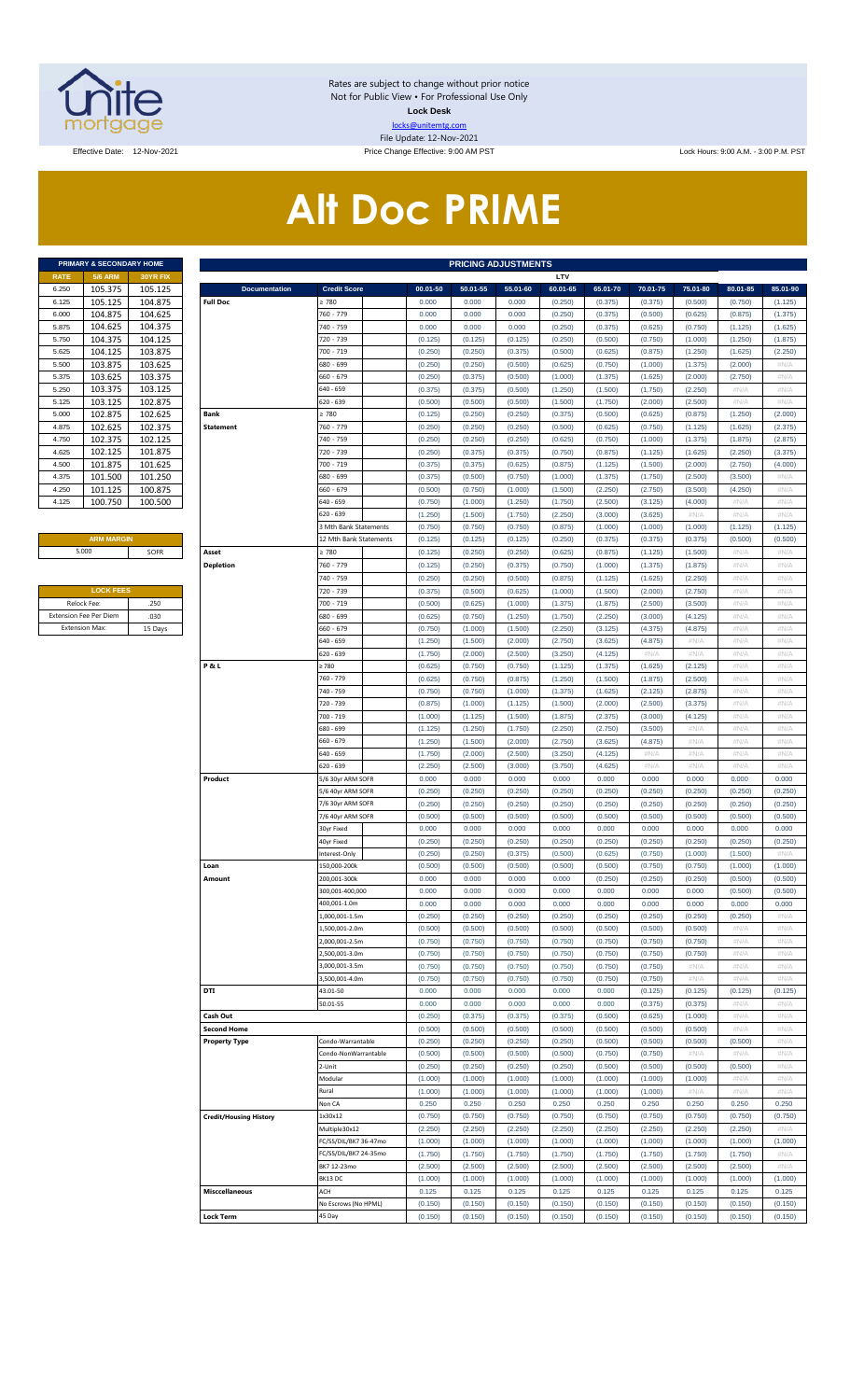

Price Change Effective: 8:04 AM PST Effective Date: Lock Hours: 9:00 A.M. - 3:00 P.M. PST **12-Nov-21**

### [V](https://unitemortgage.com/)isit: https://unitemortgage.com

The pricing engine is the Formal price given, please access it through:

**Quick Pricer:** [https://un](https://unitemortgage.com/broker-resources/price-my-loan/)itemortgage.com/broker-resources/price-my-loan/

# **CALL US TODAY: 800-777-1207**

### **CONVENTIONAL PRODUCTS AND PRICING**

| <b>CONFORMING LOANS</b> |         |                             |         |       |                             |         |         |                             |                             |         |         |                             |               |                             |         |
|-------------------------|---------|-----------------------------|---------|-------|-----------------------------|---------|---------|-----------------------------|-----------------------------|---------|---------|-----------------------------|---------------|-----------------------------|---------|
|                         |         | <b>DU CONF CONV 30 YEAR</b> |         |       | <b>DU CONF CONV 20 YEAR</b> |         |         |                             | <b>DU CONF CONV 15 YEAR</b> |         |         |                             |               | <b>DU CONF CONV 10 YEAR</b> |         |
| Rate                    | 10 Day  | 25 Day                      | 40 Day  | Rate  | 10 Day                      | 25 Day  | 40 Day  | Rate                        | 10 Day                      | 25 Day  | 40 Day  | Rate                        | 10 Day        | 25 Day                      | 40 Day  |
| 3.625                   | (4.875) | (4.750)                     | (4.625) | 3.375 | (4.750)                     | (4.625) | (4.500) | 2.875                       | (4.000)                     | (3.875) | (3.750) | 2.875                       | (4.000)       | (3.875)                     | (3.750) |
| 3.500                   | (4.500) | (4.375)                     | (4.250) | 3.250 | (4.250)                     | (4.125) | (4.000) | 2.750                       | (3.625)                     | (3.500) | (3.375) | 2.750                       | (3.625)       | (3.500)                     | (3.375) |
| 3.375                   | (4.125) | (4.000)                     | (3.875) | 3.125 | (3.750)                     | (3.625) | (3.500) | 2.625                       | (3.125)                     | (3.000) | (2.875) | 2.625                       | (3.250)       | (3.125)                     | (3.000) |
| 3.250                   | (3.500) | (3.375)                     | (3.250) | 3.000 | (3.500)                     | (3.375) | (3.250) | 2.500                       | (2.625)                     | (2.500) | (2.375) | 2.500                       | (2.625)       | (2.500)                     | (2.375) |
| 3.125                   | (3.125) | (3.000)                     | (2.875) | 2.875 | (3.000)                     | (2.875) | (2.750) | 2.375                       | (2.125)                     | (2.000) | (1.875) | 2.375                       | (2.500)       | (2.375)                     | (2.250) |
| 3.000                   | (2.375) | (2.250)                     | (2.125) | 2.750 | (2.375)                     | (2.250) | (2.125) | 2.250                       | (1.625)                     | (1.500) | (1.375) | 2.250                       | (2.000)       | (1.875)                     | (1.750) |
| 2.875                   | (1.875) | (1.750)                     | (1.625) | 2.625 | (1.625)                     | (1.500) | (1.375) | 2.125                       | (1.125)                     | (1.000) | (0.875) | 2.125                       | (1.500)       | (1.375)                     | (1.250) |
| 2.750                   | (1.250) | (1.125)                     | (1.000) | 2.500 | (0.875)                     | (0.750) | (0.625) | 2.000                       | (0.500)                     | (0.375) | (0.250) | 2.000                       | (1.000)       | (0.875)                     | (0.750) |
| 2.625                   | (0.375) | (0.250)                     | (0.125) | 2.375 | 0.000                       | 0.125   | 0.250   | 1.875                       | 0.125                       | 0.250   | 0.375   | 1.875                       | (0.500)       | (0.375)                     | (0.250) |
| 2.500                   | 0.625   | 0.750                       | 0.875   | 2.250 | 0.625                       | 0.750   | 0.875   | 1.750                       | 0.750                       | 0.875   | 1.000   | 1.750                       | 0.125         | 0.250                       | 0.375   |
|                         |         |                             |         |       |                             |         |         |                             |                             |         |         |                             |               |                             |         |
|                         |         | <b>LP CONF CONV 30 YEAR</b> |         |       | <b>LP CONF CONV 20 YEAR</b> |         |         | <b>LP CONF CONV 15 YEAR</b> |                             |         |         | <b>LP CONF CONV 10 YEAR</b> |               |                             |         |
| <u>Rate</u>             | 10 Day  | 25 Day                      | 40 Day  | Rate  | 10 Day                      | 25 Day  | 40 Day  | Rate                        | 10 Day                      | 25 Day  | 40 Day  | Rate                        | <b>10 Day</b> | 25 Day                      | 40 Day  |
| 3.750                   | (5.250) | (5.125)                     | (5.000) | 3.500 | (5.000)                     | (4.875) | (4.750) | 3.000                       | (4.250)                     | (4.125) | (4.000) | 3.000                       | (3.875)       | (3.750)                     | (3.625) |
| 3.625                   | (4.750) | (4.625)                     | (4.500) | 3.375 | (4.625)                     | (4.500) | (4.375) | 2.875                       | (3.875)                     | (3.750) | (3.625) | 2.875                       | (3.625)       | (3.500)                     | (3.375) |
| 3.500                   | (4.375) | (4.250)                     | (4.125) | 3.250 | (4.125)                     | (4.000) | (3.875) | 2.750                       | (3.375)                     | (3.250) | (3.125) | 2.750                       | (3.250)       | (3.125)                     | (3.000) |
| 3.375                   | (3.875) | (3.750)                     | (3.625) | 3.125 | (3.750)                     | (3.625) | (3.500) | 2.625                       | (3.000)                     | (2.875) | (2.750) | 2.625                       | (2.875)       | (2.750)                     | (2.625) |
| 3.250                   | (3.375) | (3.250)                     | (3.125) | 3.000 | (3.375)                     | (3.250) | (3.125) | 2.500                       | (2.500)                     | (2.375) | (2.250) | 2.500                       | (2.500)       | (2.375)                     | (2.250) |
| 3.125                   | (2.750) | (2.625)                     | (2.500) | 2.875 | (2.875)                     | (2.750) | (2.625) | 2.375                       | (2.000)                     | (1.875) | (1.750) | 2.375                       | (2.000)       | (1.875)                     | (1.750) |
| 3.000                   | (2.250) | (2.125)                     | (2.000) | 2.750 | (2.250)                     | (2.125) | (2.000) | 2.250                       | (1.625)                     | (1.500) | (1.375) | 2.250                       | (1.625)       | (1.500)                     | (1.375) |
| 2.875                   | (1.625) | (1.500)                     | (1.375) | 2.625 | (1.625)                     | (1.500) | (1.375) | 2.125                       | (1.125)                     | (1.000) | (0.875) | 2.125                       | (1.250)       | (1.125)                     | (1.000) |

|  | <b>HIGH BALANCE CONFORMING</b> |
|--|--------------------------------|
|  |                                |

2.750 (1.000) (0.875) (0.750) 2.500 (0.750) (0.625) (0.500) 2.000 (0.500) (0.375) (0.250) 2.000 (0.875) (0.750) (0.625) 2.625 (0.250) (0.125) 0.000 2.375 0.125 0.250 0.375 1.875 0.250 0.375 0.500 1.875 (0.375) (0.250) (0.125) 2.500 0.750 0.875 1.000 2.250 0.750 0.875 1.000 1.750 0.875 1.000 1.125 1.750 0.250 0.375 0.500

|       | <b>DU HIGH BALANCE 30 YEAR</b> |         |         |       | <b>DU HIGH BALANCE 15 YEAR</b> |         |         |      | <b>DU HIGH BALANCE 20 YEAR</b> |        |        | <b>DU HIGH BALANCE 10 YEAR</b> |               |          |               |  |
|-------|--------------------------------|---------|---------|-------|--------------------------------|---------|---------|------|--------------------------------|--------|--------|--------------------------------|---------------|----------|---------------|--|
| Rate  | 10 Day                         | 25 Day  | 40 Day  | Rate  | <b>10 Day</b>                  | 25 Day  | 40 Day  | Rate | 10 Day                         | 25 Day | 40 Day | Rate                           | <b>10 Day</b> | $25$ Day | <b>40 Day</b> |  |
| 3.750 | (4.375)                        | (4.250) | (4.125) | 3.125 | (2.875)                        | (2.750) | (2.625) |      |                                |        |        |                                |               |          |               |  |
| 3.625 | (3.875)                        | (3.750) | (3.625) | 3.000 | (2.750)                        | (2.625) | (2.500) |      |                                |        |        |                                |               |          |               |  |
| 3.500 | (3.375)                        | (3.250) | (3.125) | 2.875 | (2.750)                        | (2.625) | (2.500) |      |                                |        |        |                                |               |          |               |  |
| 3.375 | (3.000)                        | (2.875) | (2.750) | 2.750 | (2.625)                        | (2.500) | (2.375) |      |                                |        |        |                                |               |          |               |  |
| 3.250 | (2.500)                        | (2.375) | (2.250) | 2.625 | (2.250)                        | (2.125) | (2.000) |      |                                |        |        |                                |               | e en     |               |  |
| 3.125 | (1.875)                        | (1.750) | (1.625) | 2.500 | (1.750)                        | (1.625) | (1.500) |      |                                | æ<br>E |        |                                |               |          |               |  |
| 3.000 | (1.375)                        | (1.250) | (1.125) | 2.375 | (1.250)                        | (1.125) | (1.000) |      | <b>EV</b>                      |        |        |                                |               |          |               |  |
| 2.875 | (0.875)                        | (0.750) | (0.625) | 2.250 | (0.750)                        | (0.625) | (0.500) |      |                                |        |        |                                |               |          |               |  |
| 2.750 | (0.250)                        | (0.125) | 0.000   | 2.125 | (0.375)                        | (0.250) | (0.125) |      |                                |        |        |                                |               |          |               |  |
| 2.625 | 0.625                          | 0.750   | 0.875   | 2.000 | 0.375                          | 0.500   | 0.625   |      |                                |        |        |                                |               |          |               |  |

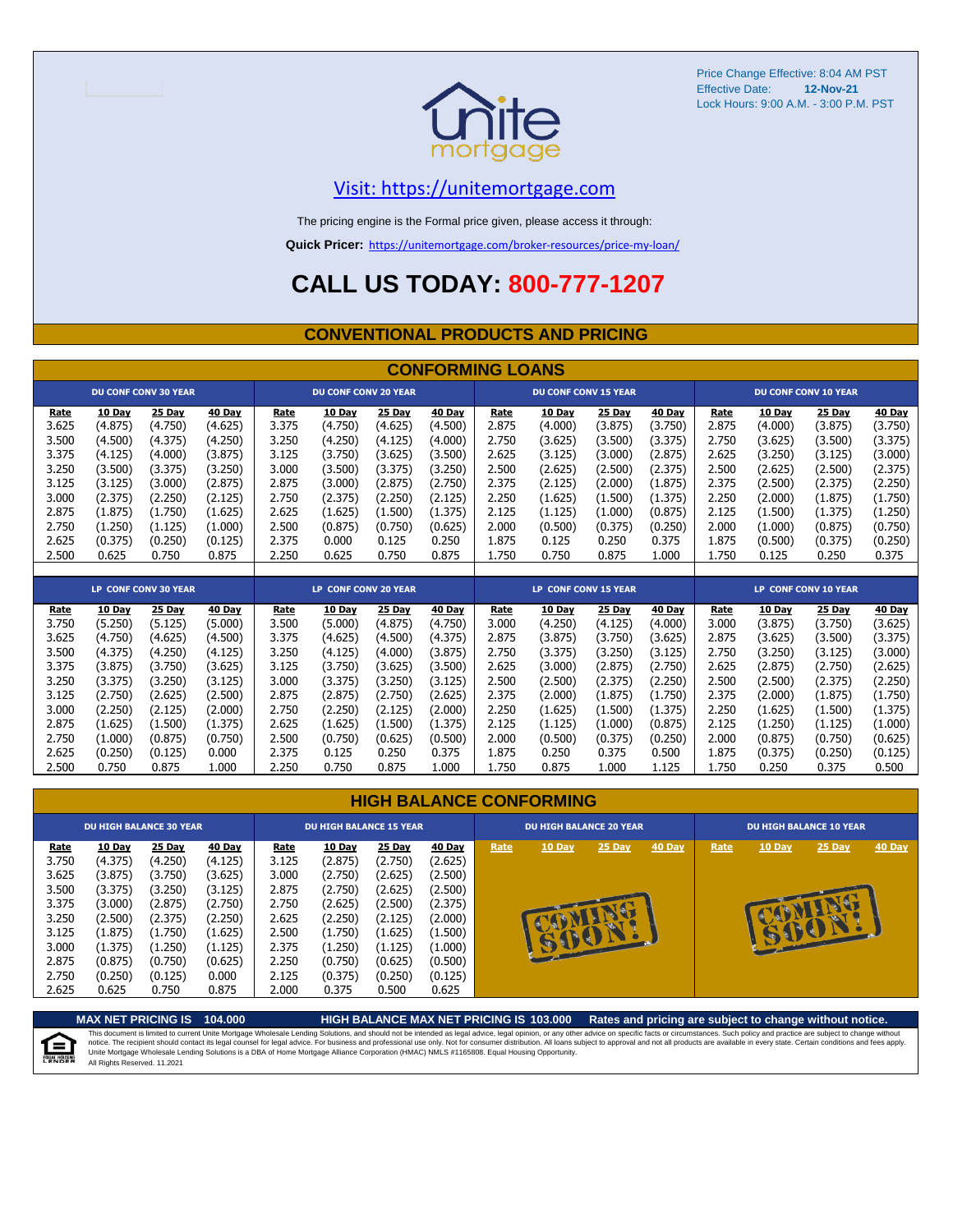

Price Change Effective: 8:04 AM PST Effective Date: **12-Nov-21** Lock Hours: 9:00 A.M. - 3:00 P.M. PST

### [V](https://unitemortgage.com/)isit: https://unitemortgage.com

The pricing engine is the Formal price given, please access it through:

**Quick Pricer:** [https://un](https://unitemortgage.com/broker-resources/price-my-loan/)itemortgage.com/broker-resources/price-my-loan/

# **CALL US TODAY: 800-777-1207**

|                             | <b>HOME AFFORDABLE PRODUCTS</b> |         |         |                                          |               |         |         |                                 |               |         |         |                                       |              |        |        |
|-----------------------------|---------------------------------|---------|---------|------------------------------------------|---------------|---------|---------|---------------------------------|---------------|---------|---------|---------------------------------------|--------------|--------|--------|
| <b>DU HOMEREADY 30 YEAR</b> |                                 |         |         | <b>DU HOMEREADY HIGH BALANCE 30 YEAR</b> |               |         |         | <b>LP HOME POSSIBLE 30 YEAR</b> |               |         |         | LP HOME POSSIBLE HIGH BALANCE 30 YEAR |              |        |        |
| <u>Rate</u>                 | 10 Day                          | 25 Day  | 40 Day  | <u>Rate</u>                              | <b>10 Day</b> | 25 Day  | 40 Day  | <u>Rate</u>                     | <b>10 Day</b> | 25 Day  | 40 Day  | Rate                                  | 10 Day       | 25 Day | 40 Day |
| 3.625                       | (4.625)                         | (4.500) | (4.375) | 3.750                                    | (3.625)       | (3.500) | (3.375) | 3.625                           | (4.750)       | (4.625) | (4.500) |                                       |              |        |        |
| 3.500                       | (4.250)                         | (4.125) | (4.000) | 3.625                                    | (3.875)       | (3.750) | (3.625) | 3.500                           | (4.375)       | (4.250) | (4.125) |                                       |              |        |        |
| 3.375                       | (3.750)                         | (3.625) | (3.500) | 3.500                                    | (3.500)       | (3.375) | (3.250) | 3.375                           | (3.875)       | (3.750) | (3.625) |                                       |              |        |        |
| 3.250                       | (3.250)                         | (3.125) | (3.000) | 3.375                                    | (3.000)       | (2.875) | (2.750) | 3.250                           | (3.375)       | (3.250) | (3.125) |                                       |              |        |        |
| 3.125                       | (2.500)                         | (2.375) | (2.250) | 3.250                                    | (2.500)       | (2.375) | (2.250) | 3.125                           | (2.625)       | (2.500) | (2.375) |                                       |              |        |        |
| 3.000                       | (2.125)                         | (2.000) | (1.875) | 3.125                                    | (1.875)       | (1.750) | (1.625) | 3.000                           | (2.125)       | (2.000) | (1.875) |                                       | $\mathbf{r}$ | DOI    |        |
| 2.875                       | (1.500)                         | (1.375) | (1.250) | 3.000                                    | (1.375)       | (1.250) | (1.125) | 2.875                           | (1.500)       | (1.375) | (1.250) |                                       |              |        |        |
| 2.750                       | (0.875)                         | (0.750) | (0.625) | 2.875                                    | (0.875)       | (0.750) | (0.625) | 2.750                           | (0.875)       | (0.750) | (0.625) |                                       |              |        |        |
| 2.625                       | 0.000                           | 0.125   | 0.250   | 2.750                                    | (0.125)       | 0.000   | 0.125   | 2.625                           | (0.125)       | 0.000   | 0.125   |                                       |              |        |        |
| 2.500                       | 0.875                           | 1.000   | 1.125   | 2.625                                    | 0.625         | 0.750   | 0.875   | 2.500                           | 0.875         | 1.000   | 1.125   |                                       |              |        |        |

| <b>HOME READY AND HOMEPOSSIBLE CAP LIMITS</b>      |      |      |      |      |      |       |       |                                                                                                              |       |  |  |  |
|----------------------------------------------------|------|------|------|------|------|-------|-------|--------------------------------------------------------------------------------------------------------------|-------|--|--|--|
|                                                    |      |      |      |      |      |       |       | $\text{LTV} \leq 60$ 60.01 - 65 65.01 - 70 70.01 - 75 75.01 - 80 80.01 - 85 85.01 - 90 90.01 - 95 95.01 - 97 |       |  |  |  |
| HomeReady/Home Possible FICO >=680 Adjustment Caps | .500 | .500 | .500 | .500 | .500 | 0.000 | 0.000 | 0.000                                                                                                        | 0.000 |  |  |  |
| HomeReady/Home Possible FICO <680 Adjustment Caps  | .500 | .500 | .500 | .500 | .500 | .500  | .500  | .500                                                                                                         | .500  |  |  |  |

E

MAX NET PRICING IS 103.000 Rates and pricing are subject to change without notice.<br>This document is limited to current Unite Mortgage Wholesale Lending Solutions, and should not be intended as legal advice, legal opinion, All Rights Reserved. 11.2021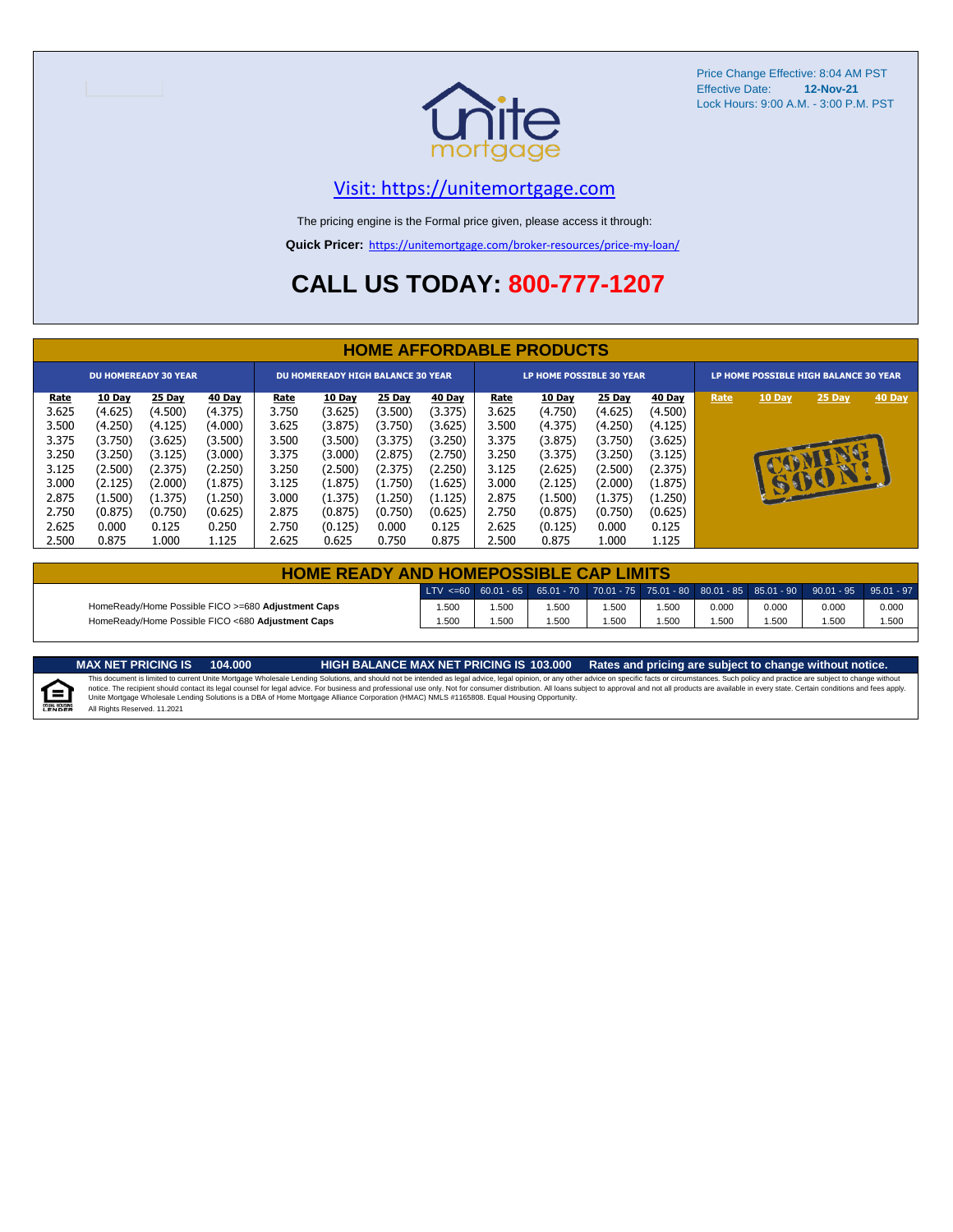

Price Change Effective: 8:04 AM PST Effective Date: **12-Nov-21** Lock Hours: 9:00 A.M. - 3:00 P.M. PST

## [V](https://unitemortgage.com/)isit: https://unitemortgage.com

The pricing engine is the Formal price given, please access it through:

**Quick Pricer:** [https://un](https://unitemortgage.com/broker-resources/price-my-loan/)itemortgage.com/broker-resources/price-my-loan/

# **CALL US TODAY: 800-777-1207**

|                                                                                | <b>CONVENTIONAL PRICING ADJUSTMENTS</b>                                                |                                                                                                                           |                                                   |              |              |              |                    |              |                               |              |
|--------------------------------------------------------------------------------|----------------------------------------------------------------------------------------|---------------------------------------------------------------------------------------------------------------------------|---------------------------------------------------|--------------|--------------|--------------|--------------------|--------------|-------------------------------|--------------|
| Credit Score / LTV                                                             | Loan Terms > 15 years                                                                  | $LTV \le 60$                                                                                                              | $60.01 - 70$                                      | $70.01 - 75$ | $75.01 - 80$ | $80.01 - 85$ | $85.01 - 90$       | $90.01 - 95$ | $95.01 - 97$                  | >97.00%      |
| $740+$                                                                         |                                                                                        | 0.000                                                                                                                     | 0.250                                             | 0.250        | 0.500        | 0.250        | 0.250              | 0.250        | 0.750                         | 0.750        |
| 720 - 739                                                                      |                                                                                        | 0.000                                                                                                                     | 0.250                                             | 0.500        | 0.750        | 0.500        | 0.500              | 0.500        | 1.000                         | 1.000        |
| 700 - 719                                                                      |                                                                                        | 0.000                                                                                                                     | 0.500                                             | 1.000        | 1.250        | 1.000        | 1.000              | 1.000        | 1.500                         | 1.500        |
| 680 - 699                                                                      |                                                                                        | 0.000                                                                                                                     | 0.500                                             | 1.250        | 1.750        | 1.500        | 1.250              | 1.250        | 1.500                         | 1.500        |
| 660 - 679                                                                      |                                                                                        | 0.000                                                                                                                     | 1.000                                             | 2.250        | 2.750        | 2.750        | 2.250              | 2.250        | 2.250                         | 2.250        |
| 640 - 659                                                                      |                                                                                        | 0.500                                                                                                                     | 1.250                                             | 2.750        | 3.000        | 3.250        | 2.750              | 2.750        | 2.750                         | 2.750        |
| 620-639                                                                        |                                                                                        | 0.500                                                                                                                     | 1.500                                             | 3.000        | 3.000        | 3.250        | 3.250              | 3.250        | 3.500                         | 3.500        |
| Cash Out (Ex. Student Loan Only) All Loan Terms. Cumulative with above adjust. |                                                                                        | $LTV < =60$                                                                                                               | $60.01 - 70$                                      | $70.01 - 75$ | $75.01 - 80$ |              |                    |              |                               |              |
| $740+$                                                                         |                                                                                        | 0.375                                                                                                                     | 0.625                                             | 0.625        | 0.875        |              |                    |              |                               |              |
| 720 - 739                                                                      |                                                                                        | 0.375                                                                                                                     | 1.000                                             | 1.000        | 1.125        |              |                    |              |                               |              |
| 700 - 719                                                                      |                                                                                        | 0.375                                                                                                                     | 1.000                                             | 1.000        | 1.125        |              |                    |              |                               |              |
| 680 - 699                                                                      |                                                                                        | 0.375                                                                                                                     | 1.125                                             | 1.125        | 1.750        |              |                    |              |                               |              |
| 660 - 679                                                                      |                                                                                        | 0.625                                                                                                                     | 1.125                                             | 1.125        | 1.875        |              |                    |              |                               |              |
| 640 - 659                                                                      |                                                                                        | 0.625                                                                                                                     | 1.625                                             | 1.625        | 2.625        |              |                    |              |                               |              |
| 620 - 639                                                                      |                                                                                        | 0.625                                                                                                                     | 1.625                                             | 1.625        | 3.125        |              |                    |              |                               |              |
| <b>Other Price Adjustments</b><br>All Loan Terms                               | Cumulative with above adjustments                                                      | $LTV < =60$                                                                                                               | $60.01 - 65$                                      | $65.01 - 70$ | $70.01 - 75$ | $75.01 - 80$ | $80.01 - 85$       | $85.01 - 90$ | $90.01 - 95$                  | $95.01 - 97$ |
| High Balance Purchase and R/T Refinance                                        |                                                                                        | 0.250                                                                                                                     | 0.250                                             | 0.250        | 0.250        | 0.250        | 0.250              | 0.250        | 0.250                         | <b>NA</b>    |
| High Balance Cash-Out Refinance                                                |                                                                                        | 1.000                                                                                                                     | 1.000                                             | 1.000        | 1.000        | 1.000        | <b>NA</b>          | <b>NA</b>    | <b>NA</b>                     | <b>NA</b>    |
| High Balance ARMs (Adjustment Based on CLTV)                                   |                                                                                        | 0.750                                                                                                                     | 0.750                                             | 0.750        | 0.750        | 1.500        | 1.500              | 1.500        | 1.500                         | <b>NA</b>    |
| <b>ARMs</b>                                                                    |                                                                                        | 0.000                                                                                                                     | 0.000                                             | 0.000        | 0.000        | 0.000        | 0.000              | 0.000        | 0.250                         | <b>NA</b>    |
| HomeReady/Home Possible FICO >=680 Adjustment Caps                             |                                                                                        | 1.500                                                                                                                     | 1.500                                             | 1.500        | 1.500        | 1.500        | 0.000              | 0.000        | 0.000                         | 0.000        |
| HomeReady/Home Possible FICO <680 Adjustment Caps                              |                                                                                        | 1.500                                                                                                                     | 1.500                                             | 1.500        | 1.500        | 1.500        | 1.500              | 1.500        | 1.500                         | 1.500        |
| <b>Investment Properties</b>                                                   |                                                                                        | 4.125                                                                                                                     | 4.125                                             | 4.125        | 4.125        | 5.375        | 6.125              | 6.125        | 6.125                         | 6.125        |
| Second Home                                                                    |                                                                                        | 5.000                                                                                                                     | 5.000                                             | 5.000        | 5.000        | 5.000        | 5.000              | 5.000        | 5.000                         | 5.000        |
| Manufactured home                                                              |                                                                                        | 0.500                                                                                                                     | 0.500                                             | 0.500        | 0.500        | 0.500        | 0.500              | 0.500        | 0.500                         | 0.500        |
| 2-4 Unit Properties (3-4 unit max LTV is 75% (DU) and 80% (LP))                |                                                                                        | 1.000                                                                                                                     | 1.000                                             | 1.000        | 1.000        | 1.000        | 1.000              | <b>NA</b>    | <b>NA</b>                     | NA.          |
| Condos - Loan Terms > 15Y (does not apply to Detached building types)          |                                                                                        | 0.000                                                                                                                     | 0.000                                             | 0.000        | 0.000        | 0.750        | 0.750              | 0.750        | 0.750                         | 0.750        |
|                                                                                | Escrow Waiver (LTV >80% not available in NM, LTV >90% does not apply to HB Nationwide) | 0.000                                                                                                                     | 0.000                                             | 0.000        | 0.000        | 0.000        | 0.000              | 0.000        | 0.000                         | <b>NA</b>    |
| UW Waiver Fee (ALL LTV) - based on loan size                                   |                                                                                        |                                                                                                                           |                                                   |              |              |              |                    |              |                               |              |
|                                                                                |                                                                                        |                                                                                                                           |                                                   |              |              |              |                    |              |                               |              |
|                                                                                | <b>ALL SUBORDINATE FINANCING</b>                                                       |                                                                                                                           |                                                   |              | .375%        |              |                    |              |                               |              |
| <b>LTV Range</b>                                                               | <b>CLTV Range</b>                                                                      |                                                                                                                           | Credit Score < 720                                |              |              |              | Credit Score > 720 |              |                               |              |
| $\le 65.00\%$                                                                  | $80.01\% - 95.00\%$                                                                    |                                                                                                                           | 0.500                                             |              |              |              | 0.250              |              |                               |              |
| 65.01% - 75.00%                                                                | 80.01% - 95.00%                                                                        |                                                                                                                           | 0.750                                             |              |              |              | 0.500              |              |                               |              |
| 75.01% - 95.00%                                                                | $90.01\% - 95.00\%$                                                                    |                                                                                                                           | 1.000                                             |              |              |              | 0.750              |              |                               |              |
| 75.01% - 90.00%                                                                | 76.01% - 90.00%                                                                        |                                                                                                                           | 1.000                                             |              |              |              | 0.750              |              |                               |              |
| $≤ 95.00\%$                                                                    | 95.01% - 97.00%                                                                        |                                                                                                                           | 1.500                                             |              |              |              | 1.500              |              |                               |              |
|                                                                                |                                                                                        |                                                                                                                           |                                                   |              |              |              |                    |              |                               |              |
|                                                                                | <b>LOCK EXTENSIONS - RELOCKS - OTHER CHANGES</b>                                       |                                                                                                                           |                                                   |              |              |              |                    |              |                               |              |
|                                                                                |                                                                                        |                                                                                                                           | <b>Lock Extensions:</b>                           |              |              |              |                    |              |                               |              |
| 1-4 days                                                                       | .03 / day                                                                              |                                                                                                                           |                                                   |              |              |              |                    |              |                               |              |
| 5 days                                                                         | 0.125                                                                                  |                                                                                                                           |                                                   |              |              |              |                    |              | 10 Day Lock Expires:          | 11/22/21     |
| 7 days                                                                         | 0.187                                                                                  |                                                                                                                           |                                                   |              |              |              |                    |              | 25 Day Lock Expires:          | 12/07/21     |
| 10 days                                                                        | 0.250                                                                                  |                                                                                                                           |                                                   |              |              |              |                    |              | 40 Day Lock Expires: 12/22/21 |              |
| 15 days                                                                        | 0.375                                                                                  |                                                                                                                           |                                                   |              |              |              |                    |              |                               |              |
| <b>Relocks:</b>                                                                | <b>Other Changes:</b>                                                                  |                                                                                                                           |                                                   |              |              |              |                    |              |                               |              |
| Worse Case pricing plus additional .250 hit                                    | Loan Program                                                                           |                                                                                                                           | Worse Case if moving into different delivery type |              |              |              |                    |              |                               |              |
|                                                                                | Rate Change                                                                            | Not subject to worse case pricing<br>Locks expiring on a non business day are<br>good through the following business day. |                                                   |              |              |              |                    |              |                               |              |